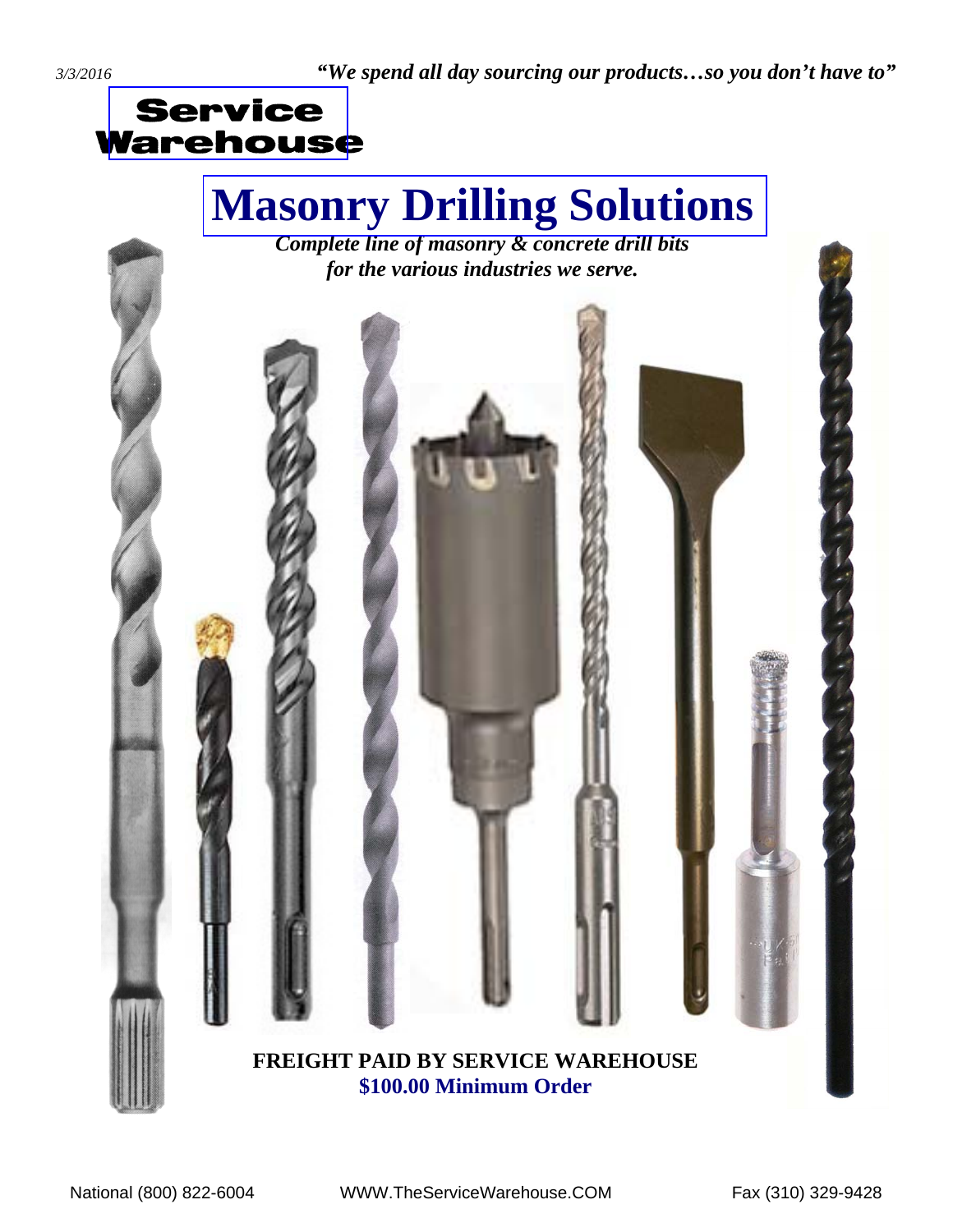

## **Drill Bits - Masonry**

#### **[Carbide Tipped Masonry Bits](http://www.servicewarehouse.net/mm5/merchant.mvc?Screen=CTGY&Store_Code=OC&Category_Code=FOCDBMBCTRB)**

#### *Carbide Tip Masonry Bits* **–** *Rotary Style with a standard straight shank design.* Carbide Part # Diam x Length Drill Style Shank Type Tip Style **MAS183 1/8 x 3"** Rotary Straight *standard* **MAS3164 3/16 x 4"** Rotary Straight *standard* **MAS3166 x 6"** Rotary Straight *standard* **MAS144 1/4 x 4"** Rotary Straight *standard* **MAS146 x 6"** Rotary Straight *standard* **MAS1413 x 13"** Rotary Straight *standard* **MAS1418 x 18"** Rotary Straight *standard* **MAS1424 x 24"** Rotary Straight *standard* **MAS1436 x 36"** Rotary Straight *standard* **MAS1448 x 48"** Rotary Straight *standard* **MAS5164 5/16 x 4"** Rotary Straight *standard* **MAS5166 x 6"** Rotary Straight *standard* **MAS51613 x 13"** Rotary Straight *standard* **MAS51618 x 18"** Rotary Straight *standard* **MAS51624 x 24"** Rotary Straight *standard* **MAS51630 x 30"** Rotary Straight *standard* **MAS384 3/8 x 4"** Rotary 1/4" Reduced *standard* **MAS386 x 6"** Rotary Straight *standard* **MAS3813 x 13"** Rotary Straight *standard* **MAS3818 x 18"** Rotary Straight *standard* **MAS3824 x 24"** Rotary Straight *standard* **MAS3836 x 36"** Rotary Straight *standard* **MAS3848 x 48"** Rotary Straight *standard* **MAS124 1/2 x 4"** Rotary 1/4" Reduced *standard* **MAS126 x 6<sup>\*</sup>** Rotary 3/8" Reduced *standard* **MAS1213 x 13"** Rotary 3/8" Reduced *standard* **MAS1218 x 18"** Rotary 3/8" Reduced *standard* **MAS3824 x 24"** Rotary 3/8" Reduced *standard* **MAS3836 x 36"** Rotary 3/8" Reduced *standard* **MAS1248 x 48"** Rotary 3/8" Reduced *standard* **MAS586 5/8 x 6"** Rotary 1/2" Reduced *standard*  **x 13"** Rotary 1/2" Reduced *standard*  **x 18"** Rotary 1/2" Reduced *standard* Rotary 1/2" Reduced *standard* **3/4 x 6"**  Rotary 1/2" Reduced *standard* **x 13"** Rotary 1/2" Reduced *standard* **x 18" Rotary**  $\frac{1}{2}$ " Reduced *standard*<br>**x 24" Rotary**  $\frac{1}{2}$ " Reduced *standard* **MAS5813 MAS5818 MAS346 MAS3413 MAS3418 MAS3424**  Rotary 1/2" Reduced *standard* These carbide tipped masonry drill bits are perfect for drilling through **light aggregate concrete-masonry,** including **brick, cinder block, plaster** and **stucco**. While often used in hammer drills, these bits are designed primarily for rotary drill motors and are not recommended for hammering through stone or slag concrete (see hammer bits). **Standard**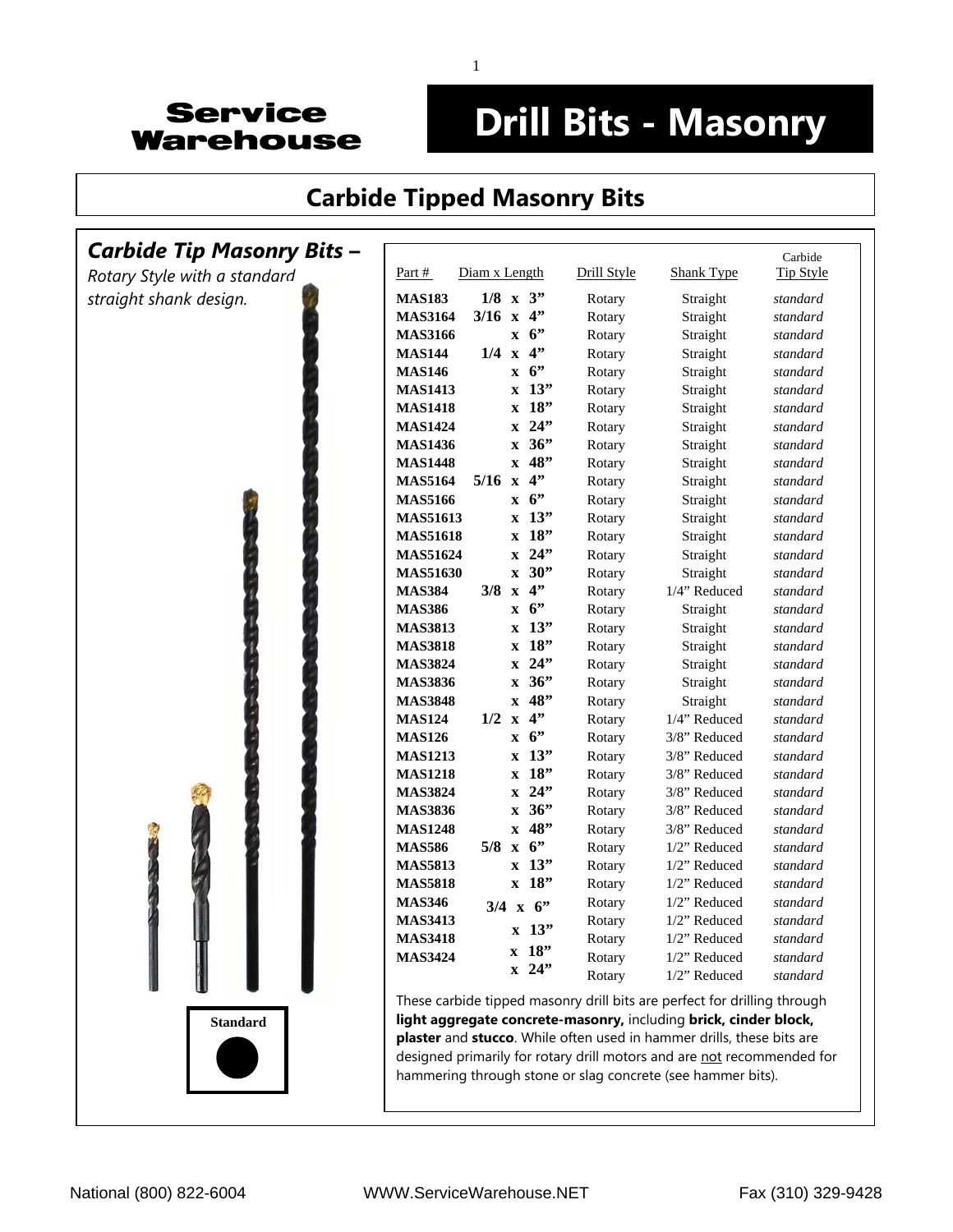## **Drill Bits - Masonry**

#### **[Standard Shank - Hammer Bits](http://www.servicewarehouse.net/mm5/merchant.mvc?Screen=CTGY&Store_Code=OC&Category_Code=FOCDBMBRHBSSHB)**

#### *Standard Shank Hammer*

*Bits* **-** *Hammer Style Masonry Bits with a Standard Straight Shank design.*



|                 |               |                         |     |             |                   | Carbide          |
|-----------------|---------------|-------------------------|-----|-------------|-------------------|------------------|
| Part #          | Diam x Length |                         |     | Drill Style | <b>Shank Type</b> | <b>Tip Style</b> |
| <b>HAM183</b>   | 1/8           | $\mathbf{x}$            | 3"  | Hammer      | Straight          | standard         |
| <b>HAM186</b>   |               | $\mathbf x$             | 6   | Hammer      | Straight          | standard         |
| <b>HAM5323</b>  | 5/32          | $\overline{\mathbf{x}}$ | 3"  | Hammer      | Straight          | standard         |
| <b>HAM5326</b>  |               | $\mathbf{x}$            | 6   | Hammer      | Straight          | standard         |
| <b>HAM3163</b>  | 3/16          | $\overline{\mathbf{x}}$ | 3"  | Hammer      | Straight          | standard         |
| <b>HAM3164</b>  |               | $\mathbf{x}$            | 4"  | Hammer      | Straight          | standard         |
| <b>HAM3166</b>  |               | $\mathbf{x}$            | 6   | Hammer      | Straight          | standard         |
| <b>HAM31613</b> |               | $\mathbf{x}$            | 13" | Hammer      | Straight          | standard         |
| <b>HAM31618</b> |               | $\overline{\mathbf{x}}$ | 18" | Hammer      | Straight          | standard         |
| <b>HAM144</b>   | 1/4           | $\overline{\mathbf{x}}$ | 4"  | Hammer      | Straight          | standard         |
| <b>HAM146</b>   |               | $\mathbf{x}$            | 6   | Hammer      | Straight          | standard         |
| <b>HAM1418</b>  |               | $\overline{\mathbf{x}}$ | 18" | Hammer      | Straight          | standard         |
| <b>HAM1424</b>  |               | $\overline{\mathbf{x}}$ | 24" | Hammer      | Straight          | standard         |
| <b>HAM5164</b>  | 5/16          | $\mathbf{x}$            | 4"  | Hammer      | Straight          | standard         |
| <b>HAM5166</b>  |               | $\mathbf{x}$            | 6   | Hammer      | Straight          | standard         |
| <b>HAM51613</b> |               | $\mathbf{x}$            | 13" | Hammer      | Straight          | standard         |
| <b>HAM51618</b> |               | $\overline{\mathbf{x}}$ | 18" | Hammer      | Straight          | standard         |
| <b>HAM51624</b> |               | $\mathbf{x}$            | 24" | Hammer      | Straight          | standard         |
| <b>HAM384</b>   | 3/8           | $\mathbf{x}$            | 4"  | Hammer      | Straight          | standard         |
| <b>HAM386</b>   |               | $\mathbf{x}$            | 6   | Hammer      | Straight          | standard         |
| <b>HAM3813</b>  |               | $\overline{\mathbf{x}}$ | 13" | Hammer      | Straight          | standard         |
| <b>HAM3818</b>  |               | $\overline{\mathbf{x}}$ | 18" | Hammer      | Straight          | standard         |
| <b>HAM3824</b>  |               | $\overline{\mathbf{x}}$ | 24" | Hammer      | Straight          | standard         |
| <b>HAM124</b>   | 1/2           | $\mathbf{x}$            | 4"  | Hammer      | 1/4" Reduced      | standard         |
| <b>HAM126</b>   |               | $\mathbf{x}$            | 6   | Hammer      | 3/8" Reduced      | standard         |
| <b>HAM1213</b>  |               | $\overline{\mathbf{x}}$ | 13" | Hammer      | 3/8" Reduced      | standard         |
| <b>HAM1218</b>  |               | $\mathbf{x}$            | 18" | Hammer      | 3/8" Reduced      | standard         |
| <b>HAM1224</b>  |               | $\overline{\mathbf{x}}$ | 24" | Hammer      | 3/8" Reduced      | standard         |
| <b>HAM9166</b>  | 9/16          | $\mathbf{x}$            | 6   | Hammer      | $1/2$ " Reduced   | standard         |
| <b>HAM91613</b> |               | $\mathbf{x}$            | 13" | Hammer      | 1/2" Reduced      | standard         |
| <b>HAM91618</b> |               | $\overline{\mathbf{x}}$ | 18" | Hammer      | $1/2$ " Reduced   | standard         |
| <b>HAM586</b>   | 5/8           | $\mathbf{x}$            | 6   | Hammer      | 1/2" Reduced      | standard         |
| <b>HAM5813</b>  |               | $\mathbf{x}$            | 13" | Hammer      | $1/2$ " Reduced   | standard         |
| <b>HAM5818</b>  |               | $\overline{\mathbf{x}}$ | 18" | Hammer      | 1/2" Reduced      | standard         |
| <b>HAM5824</b>  |               | $\overline{\mathbf{x}}$ | 24" | Hammer      | 1/2" Reduced      | standard         |

#### *---additional sizes continued on next page---*

**High Performance Hammer Bits**- are designed to be used in standard rotary and rotary-percussion drill motors. Excellent, heavy duty bit for **hammering** through most masonry materials including **hard**, **slagconcrete**. These bits are constructed with harder steel and a stronger carbide-tip-welding-process than rotary masonry bits. They are made to withstand repetitive percussion blows in tough drilling applications and have a standard straight shank that is compatible with any three jaw chuck, rotary-percussion drill (diameter of bit must be smaller than the maximum chuck diameter).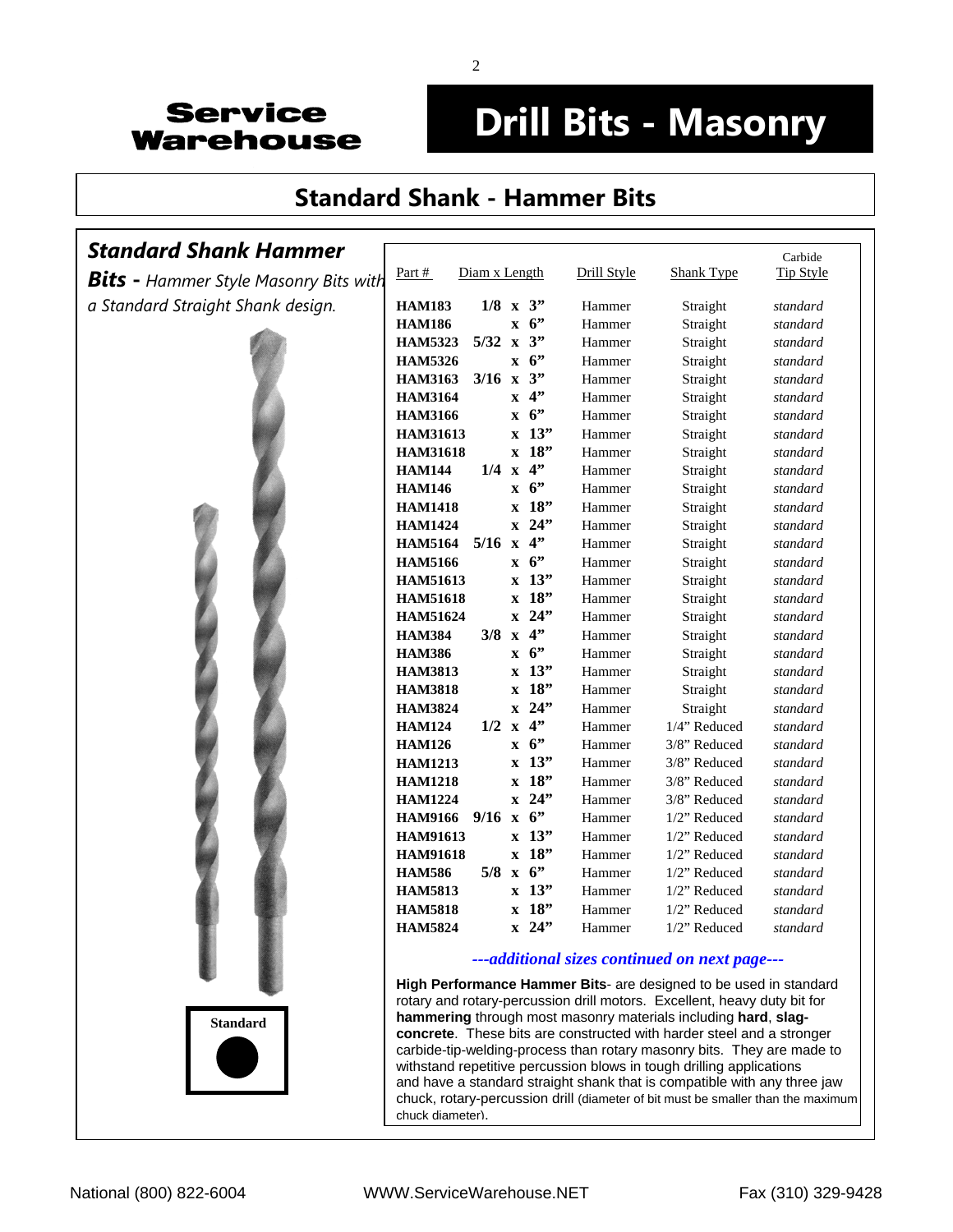## **Drill Bits - Masonry**

*---continued from previous page---* 

### **[Standard Shank - Hammer Bits](http://www.servicewarehouse.net/mm5/merchant.mvc?Screen=CTGY&Store_Code=OC&Category_Code=FOCDBMBRHBSSHB) (continued)**

#### *Standard Shank Hammer*

*Bits* **-** *Hammer Style Masonry Bits with a Standard Straight Shank design.*



| Part #          | Diam x Length   |              |             | Drill Style | Shank Type      | Carbide<br>Tip Style |
|-----------------|-----------------|--------------|-------------|-------------|-----------------|----------------------|
| <b>HAM346</b>   | 3/4             | $\mathbf{x}$ | 6           | Hammer      | $1/2$ " Reduced | standard             |
| <b>HAM3413</b>  |                 | $\mathbf{x}$ | 13"         | Hammer      | 1/2" Reduced    | standard             |
| <b>HAM3418</b>  |                 | $\mathbf{x}$ | 18"         | Hammer      | 1/2" Reduced    | standard             |
| <b>HAM3424</b>  |                 | $\mathbf{x}$ | 24          | Hammer      | $1/2$ " Reduced | standard             |
| <b>HAM786</b>   | 7/8             |              | $x \quad 6$ | Hammer      | $1/2$ " Reduced | standard             |
| <b>HAM7813</b>  |                 | $\mathbf{x}$ | 13"         | Hammer      | $1/2$ " Reduced | standard             |
| <b>HAM7818</b>  |                 | $\mathbf{x}$ | 18"         | Hammer      | $1/2$ " Reduced | standard             |
| <b>HAM16</b>    | 1"              | $\mathbf{x}$ | 6           | Hammer      | $1/2$ " Reduced | standard             |
| <b>HAM113</b>   |                 | $\mathbf{x}$ | 13"         | Hammer      | $1/2$ " Reduced | standard             |
| <b>HAM118</b>   |                 | $\mathbf{x}$ | 18"         | Hammer      | $1/2$ " Reduced | standard             |
| <b>HAM11813</b> | $1 \frac{1}{8}$ | $\mathbf{x}$ | 13"         | Hammer      | $1/2$ " Reduced | standard             |
| <b>HAM11818</b> |                 | $\mathbf{x}$ | 18"         | Hammer      | $1/2$ " Reduced | standard             |
| <b>HAM11413</b> | $1^{1}/4$ "     | $\mathbf{x}$ | 13"         | Hammer      | $1/2$ " Reduced | standard             |
| <b>HAM11418</b> |                 | $\mathbf{x}$ | 18"         | Hammer      | $1/2$ " Reduced | standard             |
| <b>HAM1386</b>  | $1^{3}/8$ "     | $\mathbf{x}$ | 6           | Hammer      | $1/2$ " Reduced | standard             |
| <b>HAM1126</b>  | $1^{1}/2$ "     | $\mathbf{x}$ | 6           | Hammer      | $1/2$ " Reduced | standard             |
| <b>HAM11212</b> |                 | $\mathbf{x}$ | 12"         | Hammer      | $1/2$ " Reduced | standard             |

**High Performance Hammer Bits**- are designed to be used in standard rotary and rotary-percussion drill motors. Excellent, heavy duty bit for **hammering** through most masonry materials including **hard**, **slagconcrete**. These bits are constructed with harder steel and a stronger carbide-tip-welding-process than rotary masonry bits. They are made to withstand repetitive percussion blows in tough drilling applications and have a standard straight shank that is compatible with any three jaw chuck, rotary-percussion drill.

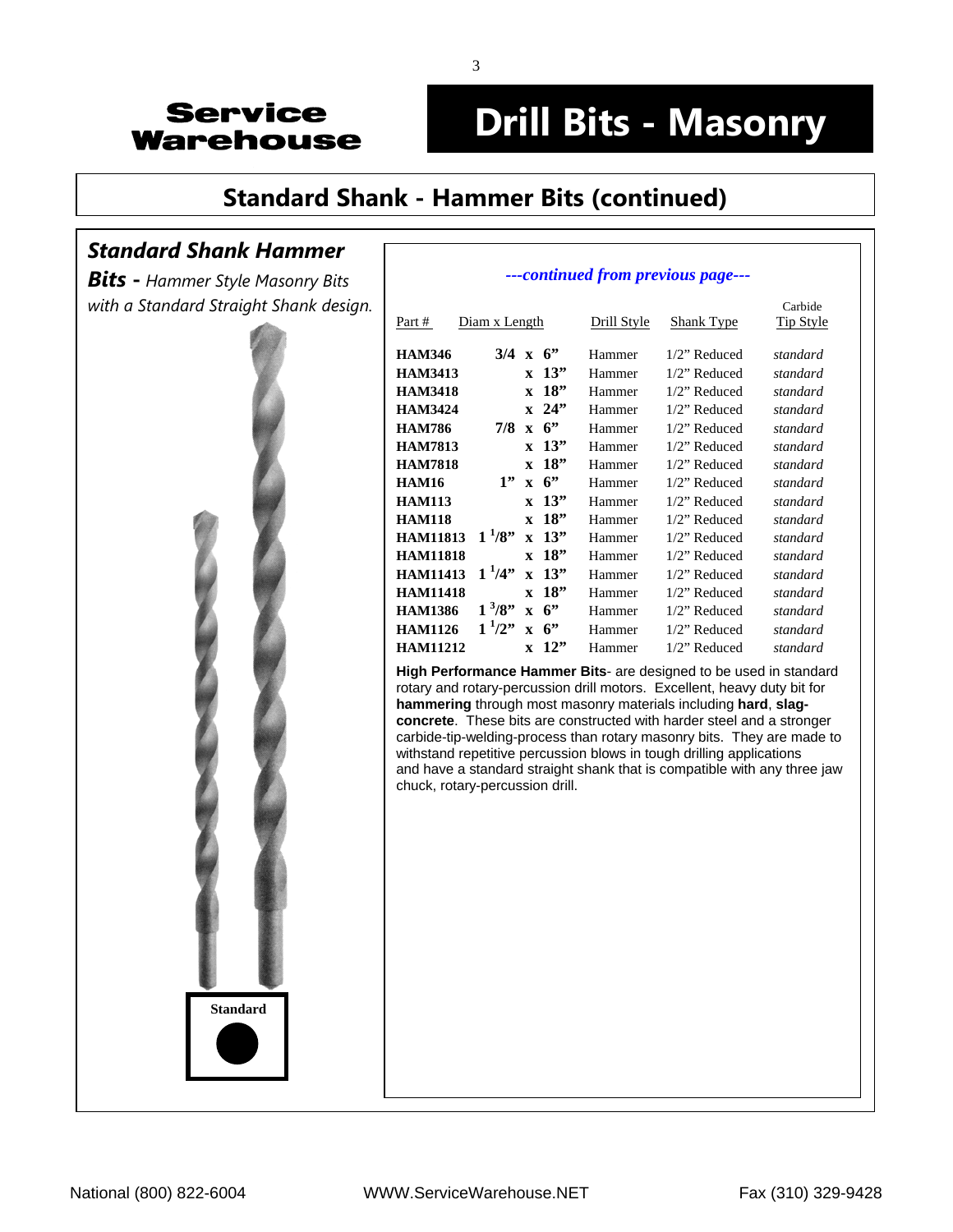# **Drill Bits - Masonry**

#### **SDS+ [Percussion Bits](http://www.servicewarehouse.net/mm5/merchant.mvc?Screen=CTGY&Store_Code=OC&Category_Code=FOCDBMBRHBSDSSHB)**

#### *SDS+ Percussion Bits***–**

*Hammer Style with a Slotted Drive Shaft for use in Hilti/Bosch Hammer* 



**FOR USE IN: TE 1, 5, 10, 12, 14, 17, 22, 24, and Bosch T.N.T or any hammer drill designed to accept SDS+ Series shanks.** 

|                 |               | Overall                 |                   |             |                   | Carbide          |
|-----------------|---------------|-------------------------|-------------------|-------------|-------------------|------------------|
| Part #          | Diam x Length |                         |                   | Drill Style | <b>Shank Type</b> | <b>Tip Style</b> |
| <b>SDS5324</b>  | 5/32          | $\mathbf{x}$            | $4\frac{5}{8}$    | Hammer      | $SDS+$            | standard         |
| <b>SDS5326</b>  |               | $\overline{\mathbf{X}}$ | $6\frac{5}{8}$    | Hammer      | $SDS+$            | standard         |
| <b>SDS5328</b>  |               | $\overline{\mathbf{X}}$ | $8\frac{5}{8}$    | Hammer      | $SDS+$            | standard         |
| <b>SDS3164</b>  | 3/16          | $\overline{\mathbf{X}}$ | $4^{3}/8$         | Hammer      | $SDS+$            | standard         |
| <b>SDS3166</b>  |               | $\overline{\mathbf{X}}$ | $6^{3}/8$ "       | Hammer      | $SDS+$            | standard         |
| <b>SDS3168</b>  |               | $\overline{\mathbf{X}}$ | $8^{5}/8$         | Hammer      | $SDS+$            | standard         |
| SDS31610        |               | $\overline{\mathbf{x}}$ | $10^{5}/8$ "      | Hammer      | $SDS+$            | standard         |
| SDS31612        |               | $\overline{\mathbf{x}}$ | $12^{5}/8$ "      | Hammer      | $SDS+$            | standard         |
| SDS31614        |               | $\overline{\mathbf{x}}$ | $14^{5}/8$ "      | Hammer      | $SDS+$            | standard         |
| SDS31616        |               | $\overline{\mathbf{X}}$ | $16\frac{5}{8}$ " | Hammer      | $SDS+$            | standard         |
| <b>SDS7324</b>  | 7/32          | $\overline{\mathbf{X}}$ | $4^{3}/4$         | Hammer      | $SDS+$            | standard         |
| <b>SDS7326</b>  |               | $\mathbf x$             | $6^{5}/8$ "       | Hammer      | $SDS+$            | standard         |
| <b>SDS7328</b>  |               | $\overline{\mathbf{X}}$ | $8\frac{5}{8}$    | Hammer      | $SDS+$            | standard         |
| SDS73210        |               | $\overline{\mathbf{X}}$ | $10^{1/4}$        | Hammer      | $SDS+$            | standard         |
| <b>SDS73214</b> |               | $\overline{\mathbf{X}}$ | $14^{5}/8$ "      | Hammer      | $SDS+$            | standard         |
| SDS73216        |               | $\overline{\mathbf{X}}$ | $16^{5}/8$ "      | Hammer      | $SDS+$            | standard         |
| <b>SDS144</b>   | 1/4           | $\overline{\mathbf{x}}$ | $4^{3}/8$         | Hammer      | $SDS+$            | standard         |
| <b>SDS146</b>   |               | $\overline{\mathbf{x}}$ | $6^{3}/8$ "       | Hammer      | $SDS+$            | standard         |
| <b>SDS148</b>   |               | $\overline{\mathbf{x}}$ | $8\frac{5}{8}$    | Hammer      | $SDS+$            | standard         |
| <b>SDS1412</b>  |               | $\overline{\mathbf{X}}$ | $12^{1/4}$        | Hammer      | $SDS+$            | standard         |
| <b>SDS1414</b>  |               | $\overline{\mathbf{X}}$ | $14\frac{5}{8}$   | Hammer      | $SDS+$            | standard         |
| <b>SDS1416</b>  |               | $\overline{\mathbf{X}}$ | $16\frac{5}{8}$   | Hammer      | $SDS+$            | standard         |
| <b>SDS1420</b>  |               | $\overline{\mathbf{X}}$ | $20^{5}/8$ "      | Hammer      | $SDS+$            | standard         |
| <b>SDS9328</b>  | 9/32          | $\overline{\mathbf{X}}$ | $8\frac{5}{8}$    | Hammer      | $SDS+$            | standard         |
| <b>SDS5166</b>  | 5/16          | $\overline{\mathbf{X}}$ | $6^{5}/8$         | Hammer      | $SDS+$            | standard         |
| <b>SDS5169</b>  |               | $\overline{\mathbf{X}}$ | $9^{3}/4"$        | Hammer      | $SDS+$            | standard         |
| SDS51612        |               | $\overline{\mathbf{X}}$ | $12^{5}/8$ "      | Hammer      | $SDS+$            | standard         |
| <b>SDS386</b>   | 3/8           | $\mathbf{x}$            | $6^{5}/8$         | Hammer      | $SDS+$            | standard         |
| <b>SDS3810</b>  |               | $\overline{\mathbf{x}}$ | $10^{5}/8$ "      | Hammer      | $SDS+$            | standard         |
| <b>SDS3812</b>  |               | $\overline{\mathbf{x}}$ | $12^{5}/8$ "      | Hammer      | $SDS+$            | standard         |
| <b>SDS3820</b>  |               | $\overline{\mathbf{X}}$ | $20^{5}/8$ "      | Hammer      | $SDS+$            | standard         |
| <b>SDS3824</b>  |               | $\overline{\mathbf{X}}$ | 24"               | Hammer      | $SDS+$            | standard         |
| <b>SDS3836</b>  |               | $\overline{\mathbf{X}}$ | 36"               | Hammer      | $SDS+$            | standard         |
| <b>SDS7166</b>  | 7/16          | $\overline{\mathbf{X}}$ | $6^{5}/8$ "       | Hammer      | $SDS+$            | standard         |
| <b>SDS71612</b> |               | $\overline{\mathbf{x}}$ | $12^{5}/8$ "      | Hammer      | $SDS+$            | standard         |
| <b>SDS71618</b> |               | $\overline{\mathbf{x}}$ | $18\frac{5}{8}$   | Hammer      | $SDS+$            | standard         |
| SDS91618        | 9/16          | $\overline{\mathbf{X}}$ | 18"               | Hammer      | $SDS+$            | standard         |
| <b>SDS3418</b>  | 3/4           | $\overline{\mathbf{x}}$ | 18"               | Hammer      | $SDS+$            | standard         |
| <b>SDS3424</b>  |               | X                       | 24"               | Hammer      | $SDS+$            | standard         |
| <b>SDS3436</b>  |               | $\overline{\mathbf{X}}$ | 36"               | Hammer      | $SDS+$            | standard         |

#### *---additional sizes continued on next page---*

SDS+ Percussion Bits are excellent, heavy duty bits for **hammering** through most masonry materials including **hard**, **slag-concrete**. These bits are constructed with harder steel and a stronger carbidetip-welding-process than rotary masonry bits. They are made to withstand repetitive percussion blows in tough drilling applications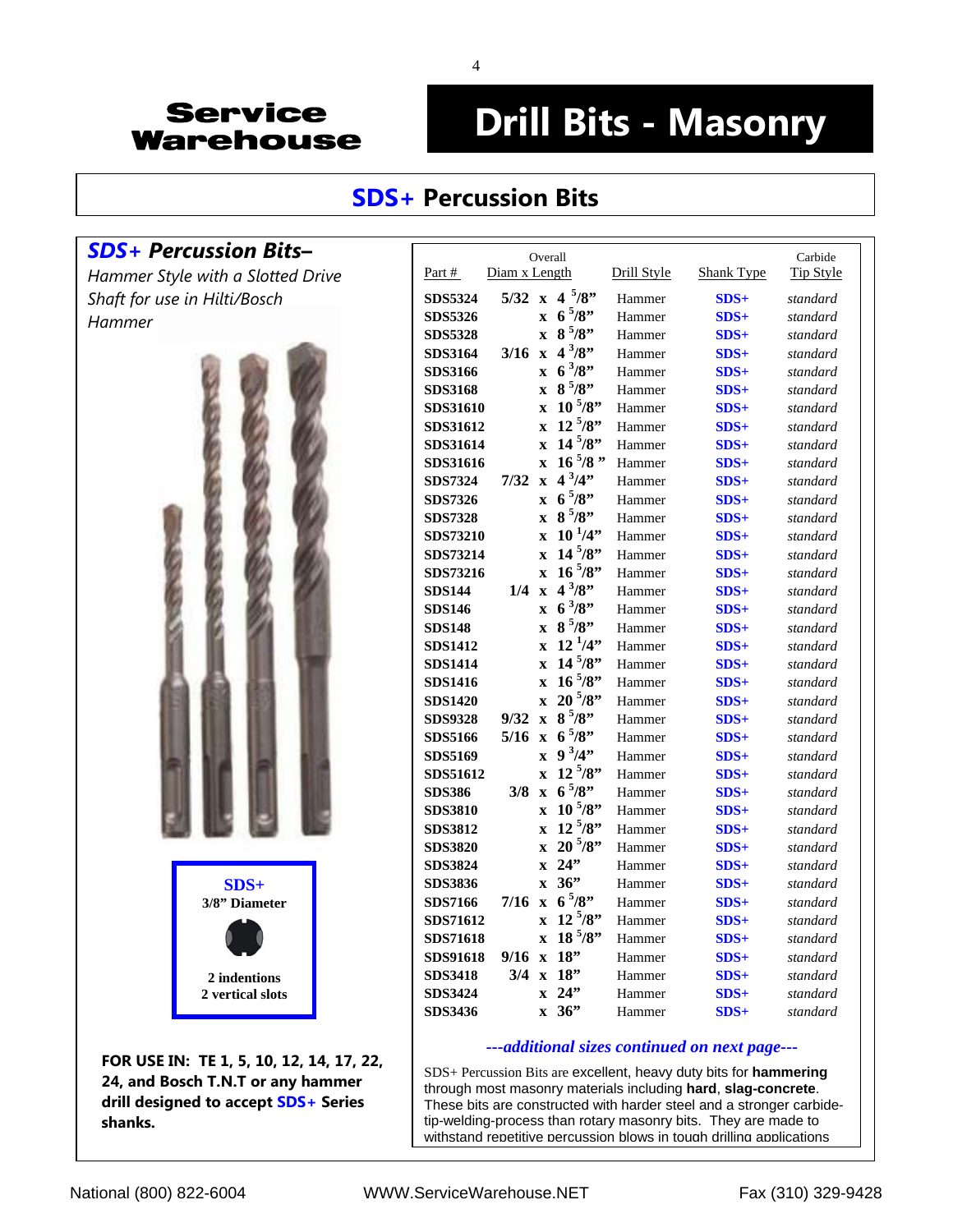# **Drill Bits - Masonry**

#### **[SDS+ Percussion Bits \(continued\)](http://www.servicewarehouse.net/mm5/merchant.mvc?Screen=CTGY&Store_Code=OC&Category_Code=FOCDBMBRHBSDSSHB)**

#### *SDS+ Percussion Bits* **-**

*Hammer Style with a Slotted Drive Shaft for use in Hilti/Bosch Hammer Drills* 



**FOR USE IN: TE 1, 5, 10, 12, 14, 17, 22, 24, and Bosch T.N.T or any hammer drill designed to accept SDS+ Series shanks.** 

#### *---continued from previous page---*

| Part #          | Diam x Length |                         |                | Drill Style | <b>Shank Type</b> | Carbide<br><b>Tip Style</b> |
|-----------------|---------------|-------------------------|----------------|-------------|-------------------|-----------------------------|
| <b>SDS126</b>   | $1/2$ x       |                         | $6^{5}/s$      | Hammer      | $SDS+$            | standard                    |
| <b>SDS1210</b>  |               | $\mathbf{x}$            | $10^{5}/s$     | Hammer      | $SDS+$            | standard                    |
| <b>SDS1212</b>  |               | $\overline{\mathbf{x}}$ | $12^{5}/s$     | Hammer      | $SDS+$            | standard                    |
| <b>SDS1218</b>  |               | $\overline{\mathbf{x}}$ | $18^{5}/s$     | Hammer      | $SDS+$            | standard                    |
| <b>SDS1224</b>  |               | $\overline{\mathbf{x}}$ | 24"            | Hammer      | $SDS+$            | standard                    |
| <b>SDS1238</b>  |               | $\overline{\mathbf{X}}$ | 38"            | Hammer      | $SDS+$            | standard                    |
| <b>SDS9166</b>  | 9/16          | $\overline{\mathbf{X}}$ | $6\frac{3}{4}$ | Hammer      | $SDS+$            | standard                    |
| SDS91612        |               | $\mathbf{x}$            | $10^{1/8}$     | Hammer      | $SDS+$            | standard                    |
| SDS91612        |               | $\mathbf{x}$            | $12^{3}/4"$    | Hammer      | $SDS+$            | standard                    |
| SDS91618        |               | $\mathbf x$             | $18^{3}/4"$    | Hammer      | $SDS+$            | standard                    |
| <b>SDS586</b>   | 5/8           | $\overline{\mathbf{x}}$ | $6^{3}/4$ "    | Hammer      | $SDS+$            | standard                    |
| <b>SDS589</b>   |               | $\overline{\mathbf{x}}$ | $9^{3}/4"$     | Hammer      | $SDS+$            | standard                    |
| <b>SDS5812</b>  |               | $\mathbf{x}$            | $12^{3}/4"$    | Hammer      | $SDS+$            | standard                    |
| <b>SDS5818</b>  |               | $\overline{\mathbf{x}}$ | $18^{3}/4"$    | Hammer      | $SDS+$            | standard                    |
| <b>SDS5824</b>  |               | $\overline{\mathbf{X}}$ | 24"            | Hammer      | $SDS+$            | standard                    |
| <b>SDS5836</b>  |               | $\mathbf{x}$            | 36"            | Hammer      | $SDS+$            | standard                    |
| <b>SDS346</b>   | 3/4           | $\overline{\mathbf{x}}$ | $6^{3}/4"$     | Hammer      | $SDS+$            | standard                    |
| <b>SDS349</b>   |               | $\overline{\mathbf{x}}$ | $9^{3}/4"$     | Hammer      | $SDS+$            | standard                    |
| <b>SDS3412</b>  |               | $\mathbf{x}$            | $12^{3}/4"$    | Hammer      | $SDS+$            | standard                    |
| <b>SDS3418</b>  |               | $\mathbf{x}$            | $18^{3}/4"$    | Hammer      | $SDS+$            | standard                    |
| <b>SDS3424</b>  |               | $\mathbf x$             | 24"            | Hammer      | $SDS+$            | standard                    |
| <b>SDS3436</b>  |               | $\overline{\mathbf{x}}$ | 36"            | Hammer      | $SDS+$            | standard                    |
| <b>SDS786</b>   | 7/8           | $\mathbf x$             | 6"             | Hammer      | $SDS+$            | standard                    |
| <b>SDS7812</b>  |               | $\overline{\mathbf{x}}$ | 12"            | Hammer      | $SDS+$            | standard                    |
| <b>SDS7818</b>  |               | $\mathbf{x}$            | 18"            | Hammer      | $SDS+$            | standard                    |
| <b>SDS7824</b>  |               | $\overline{\mathbf{x}}$ | 24"            | Hammer      | $SDS+$            | standard                    |
| <b>SDS110</b>   | 1             | $\overline{\mathbf{x}}$ | 10"            | Hammer      | $SDS+$            | standard                    |
| <b>SDS118</b>   |               | $\overline{\mathbf{X}}$ | 18"            | Hammer      | $SDS+$            | standard                    |
| <b>SDS125</b>   |               | $\mathbf{x}$            | 25"            | Hammer      | $SDS+$            | standard                    |
| <b>SDS130</b>   |               | $\mathbf x$             | 30"            | Hammer      | $SDS+$            | standard                    |
| <b>SDS11812</b> | $1^{1/8}$     | $\overline{\mathbf{X}}$ | 12"            | Hammer      | $SDS+$            | standard                    |
| <b>SDS11818</b> |               | $\overline{\mathbf{X}}$ | 18"            | Hammer      | $SDS+$            | standard                    |
| <b>SDS11412</b> | $1^{1/4}$     | $\overline{\mathbf{X}}$ | 12"            | Hammer      | $SDS+$            | standard                    |

**SDS+** Percussion Bits are excellent, heavy duty bits for **hammering** through most masonry materials including **hard**, **slag-concrete**. These bits are constructed with harder steel and a stronger carbidetip-welding-process than rotary masonry bits. They are made to withstand repetitive percussion blows in tough drilling applications

*To determine the usable drilling depth of the bit after it is fully engaged into the SDS+ drill motor, subtract 2-5/8" from the overall length.*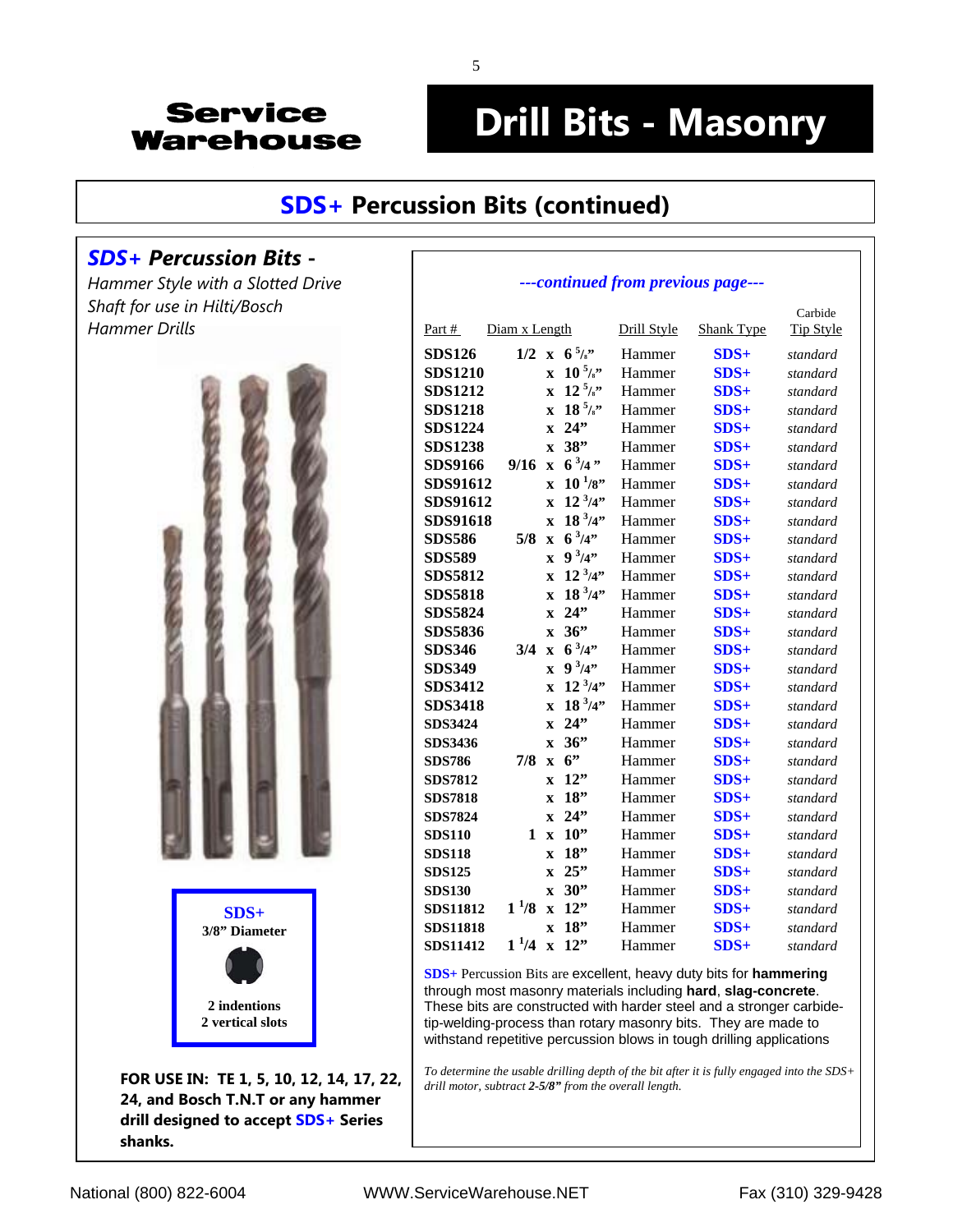# **Drill Bits - Masonry**

### **SDS+ [Percussion Chissels](http://www.servicewarehouse.net/mm5/merchant.mvc?Screen=CTGY&Store_Code=OC&Category_Code=FOCDBMBPC)**



*[removing scale, rust, and weld spatter](http://www.servicewarehouse.net/mm5/merchant.mvc?Screen=CTGY&Store_Code=OC&Category_Code=FOCDBMBPCSCC)* 



Part # Diam x Length Chisel Tip Shank Type **CSSDS-10 1 ½"** x **10"** Scaling Chisel **SDS+**  *APLLICATTIONS: Scaling Chisel is for removing scale, rust, and weld spatter. Made to fit in all roto-hammer guns that accepts bit shafts that have 2 slots and 2 indentions as per SDS+ standards. Manufactured in USA* 



### **SDS+ Percussion Adapters**

| <b>SDS+ Percussion Bits - Adapts</b><br>SDS+ bits to SDS-MAX and SPLINE | Part #                           | Description                                                                                                                                      | Adapts<br>This Bit | to        | This Drill                      |
|-------------------------------------------------------------------------|----------------------------------|--------------------------------------------------------------------------------------------------------------------------------------------------|--------------------|-----------|---------------------------------|
| Drive Drills                                                            | <b>SDS-MAX</b><br><b>SDS-SPL</b> | $SDS+ Bit Adapter (to Max)$<br>$SDS+ Bit Adapter (to Spline)$<br>These adapters are to use <b>SDS+</b> series hammer bits in <b>Spline</b> drive | $SDS+$<br>$SDS+$   | to.<br>to | <b>SDS-Max</b><br><b>Spline</b> |
|                                                                         | and <b>SDS-Max</b> tools.        |                                                                                                                                                  |                    |           |                                 |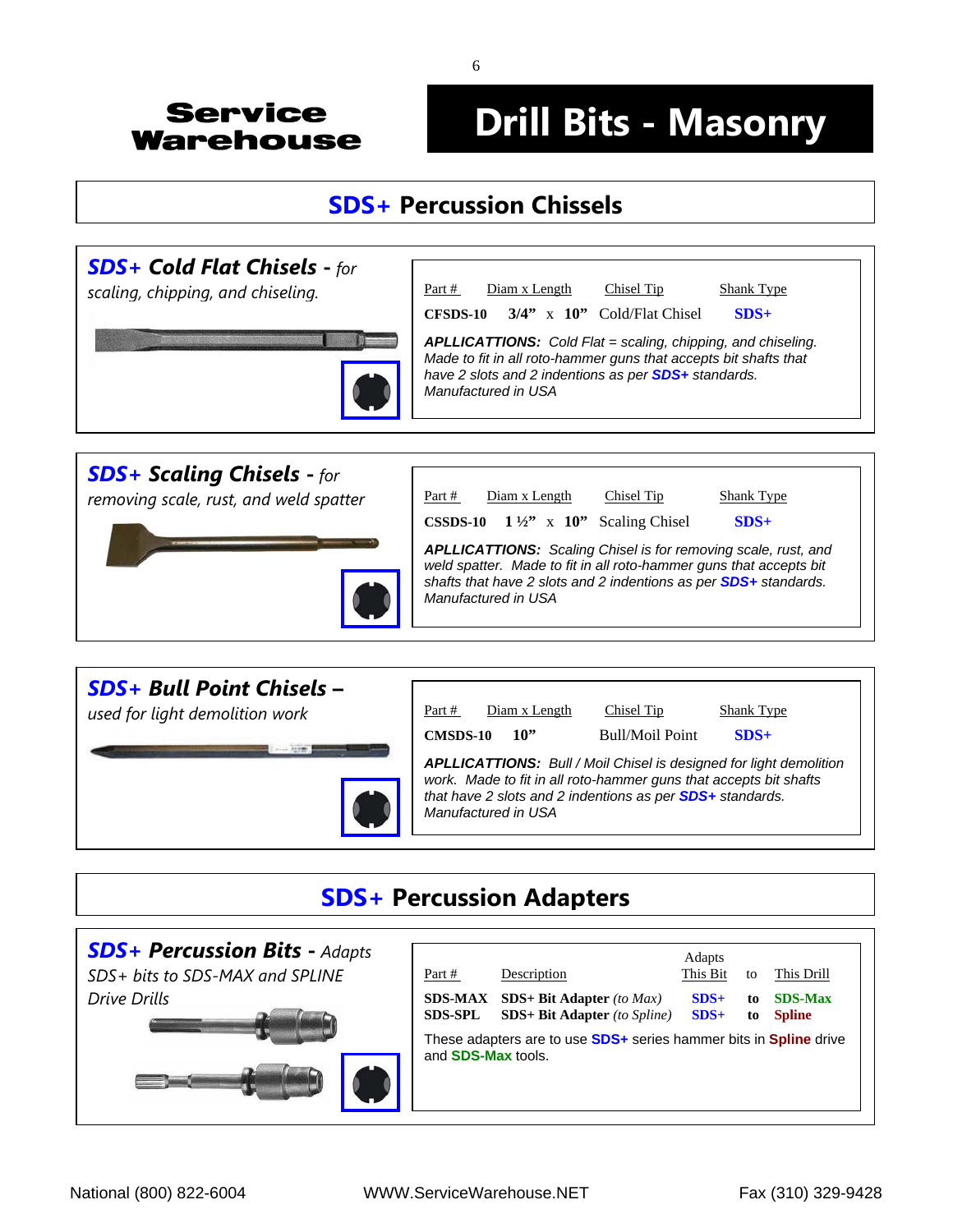# **Drill Bits - Masonry**

### *SDS-MAX* **[Percussion Bits](http://www.servicewarehouse.net/mm5/merchant.mvc?Screen=CTGY&Store_Code=OC&Category_Code=FOCDBMBRHBSDSMHB)**

#### *SDS-MAX Percussion Bits***–**

*Large Series Hammer Bits with a Slotted Drive Shaft for use in Hilti/Bosch Hammer Drills.* 



|                               |                          | Overall                 |             |                   | Carbide          |
|-------------------------------|--------------------------|-------------------------|-------------|-------------------|------------------|
| Part $#$                      | Diam x Length            |                         | Drill Style | <b>Shank Type</b> | <b>Tip Style</b> |
| <b>LHM-3813</b>               |                          | $3/8$ x 13"             | Hammer      | <b>SDS-MAX</b>    | standard         |
| <b>LHM-1213</b>               | $1/2$ x                  | 13"                     | Hammer      | <b>SDS-MAX</b>    | standard         |
| <b>LHM-1218</b>               |                          | 18"<br>$\mathbf{x}$     | Hammer      | <b>SDS-MAX</b>    | standard         |
| <b>LHM-1224</b>               |                          | $x \quad 24$            | Hammer      | <b>SDS-MAX</b>    | standard         |
| <b>LHM-1230</b>               |                          | x 30"                   | Hammer      | <b>SDS-MAX</b>    | standard         |
| <b>LHM-1236</b>               |                          | $x \frac{36}{3}$        | Hammer      | <b>SDS-MAX</b>    | standard         |
| <b>LHM-1248</b>               |                          | 48"<br>$\mathbf{X}$     | Hammer      | <b>SDS-MAX</b>    | standard         |
| LHM-91613                     | $9/16 \times$            | 13"                     | Hammer      | <b>SDS-MAX</b>    | standard         |
| LHM-91624                     |                          | 24"<br>$\mathbf{x}$     | Hammer      | <b>SDS-MAX</b>    | standard         |
| LHM-5813                      | $5/8$ x                  | 13"                     | Hammer      | <b>SDS-MAX</b>    | standard         |
| <b>LHM-5824</b>               |                          | 24"<br>$\mathbf{x}$     | Hammer      | <b>SDS-MAX</b>    | standard         |
| <b>LHMQ-5830</b>              |                          | $30"$ Q<br>$\mathbf x$  | Hammer      | <b>SDS-MAX</b>    | standard         |
| <b>LHMQ-5836</b>              | $\mathbf X$              | $36"$ Q                 | Hammer      | <b>SDS-MAX</b>    | standard         |
| <b>LHMQ-5848</b>              |                          | 48"Q<br>$\mathbf{x}$    | Hammer      | <b>SDS-MAX</b>    | standard         |
| <b>LHMO-3412</b>              | $3/4$ x                  | $12"$ Q                 | Hammer      | <b>SDS-MAX</b>    | standard         |
| <b>LHMQ-3418</b>              |                          | $18"$ Q<br>$\mathbf{x}$ | Hammer      | <b>SDS-MAX</b>    | standard         |
| LHM-3424                      |                          | 24"<br>$\mathbf{x}$     | Hammer      | <b>SDS-MAX</b>    | standard         |
| <b>LHMQ-3424</b>              |                          | $24"$ Q<br>$\mathbf X$  | Hammer      | <b>SDS-MAX</b>    | standard         |
| <b>LHMQ-3430</b>              | $\mathbf X$              | $30"$ Q                 | Hammer      | <b>SDS-MAX</b>    | standard         |
| <b>LHMQ-3436</b>              |                          | 36"Q<br>$\mathbf X$     | Hammer      | <b>SDS-MAX</b>    | standard         |
| <b>LHMQ-3448</b>              |                          | 48"Q<br>$\mathbf{x}$    | Hammer      | <b>SDS-MAX</b>    | standard         |
| <b>LHMQ-7813</b>              | $7/8$ x                  | 13"Q                    | Hammer      | <b>SDS-MAX</b>    | standard         |
| <b>LHMQ-7818</b>              |                          | $18"$ Q<br>$\mathbf x$  | Hammer      | <b>SDS-MAX</b>    | standard         |
| <b>LHMQ-7824</b>              |                          | $24"$ Q<br>$\mathbf{x}$ | Hammer      | <b>SDS-MAX</b>    | standard         |
| <b>LHMQ-7836</b>              |                          | $x \frac{36}{9}$        | Hammer      | <b>SDS-MAX</b>    | standard         |
| $LHMQ-113$                    | 1"<br>$\mathbf{\bar{X}}$ | 13"Q                    | Hammer      | <b>SDS-MAX</b>    | standard         |
| <b>LHMQ-118</b>               |                          | $18"$ Q<br>$\mathbf x$  | Hammer      | <b>SDS-MAX</b>    | standard         |
| <b>LHM-124</b>                |                          | 24"<br>$\mathbf{x}$     | Hammer      | <b>SDS-MAX</b>    | standard         |
| <b>LHMQ-124</b>               |                          | $x \ 24"Q$              | Hammer      | <b>SDS-MAX</b>    | standard         |
| <b>LHMQ-136</b>               |                          | 36"Q<br>$\mathbf{X}$    | Hammer      | <b>SDS-MAX</b>    | standard         |
| <b>LHMQ-148</b>               |                          | 48" Q<br>$\mathbf{X}$   | Hammer      | <b>SDS-MAX</b>    | standard         |
| <b>LHMQ-11813</b>             | $1^{1/8} x$              | $13"$ Q                 | Hammer      | <b>SDS-MAX</b>    | standard         |
| <b>LHMQ-11818</b>             | $\mathbf X$              | $18"$ Q                 | Hammer      | <b>SDS-MAX</b>    | standard         |
| <b>LHMQ-11824</b>             |                          | $24"$ Q<br>$\mathbf{x}$ | Hammer      | <b>SDS-MAX</b>    | standard         |
| LHMQ-131624 $1\frac{3}{16}$ x |                          | $24"$ Q                 | Hammer      | <b>SDS-MAX</b>    | standard         |

#### *---additional sizes continued on next page---*

**SDS-MAX** Percussion Bits are excellent, heavy duty bits for **hammering** through most masonry materials including **hard**, **slagconcrete**. These bits are constructed with harder steel and a stronger carbide-tip-welding-process than rotary masonry bits. They are made to withstand repetitive percussion blows in tough drilling applications.

*To determine the usable drilling depth of the bit after it is fully engaged into the SDS-MAX drill motor, subtract 6" from the overall length.*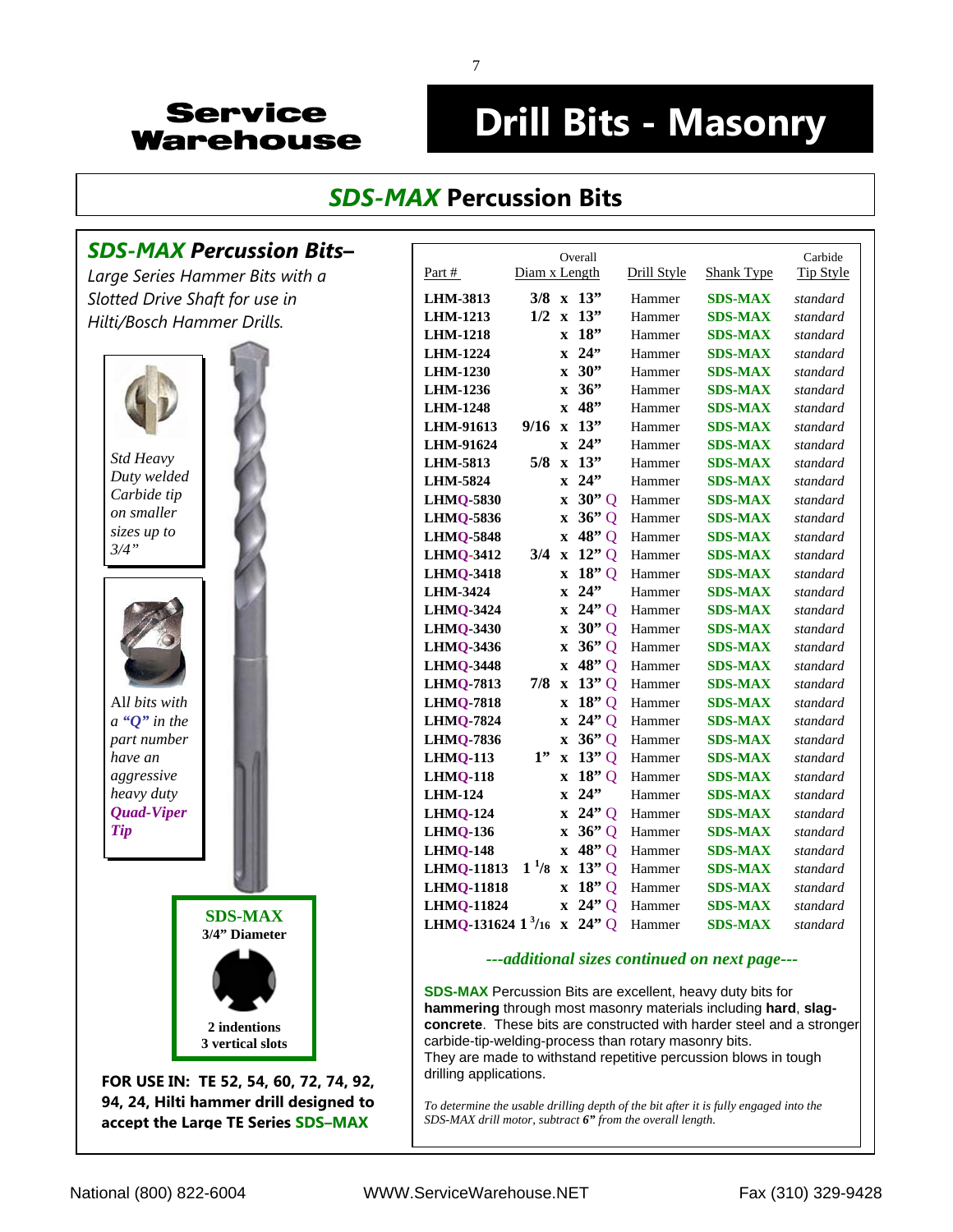## **Drill Bits - Masonry**

*---continued from previous page---* 

### **[SDS-MAX Percussion Bits \(continued\)](http://www.servicewarehouse.net/mm5/merchant.mvc?Screen=CTGY&Store_Code=OC&Category_Code=FOCDBMBRHBSDSMHB)**



|                   |                      |                                             | ---conunuea from previous page--- |                   |                             |
|-------------------|----------------------|---------------------------------------------|-----------------------------------|-------------------|-----------------------------|
| Part #            | Diam x Length        | Overall                                     | Drill Style                       | <b>Shank Type</b> | Carbide<br><b>Tip Style</b> |
| <b>LHM-11414</b>  | $1\frac{1}{4}$ x 15" |                                             | Hammer                            | <b>SDS-MAX</b>    | standard                    |
| <b>LHMQ-11414</b> |                      | $x$ 15" O                                   | Hammer                            | <b>SDS-MAX</b>    | standard                    |
| <b>LHMQ-11424</b> |                      | $\bar{x}$ 24" Q                             | Hammer                            | <b>SDS-MAX</b>    | standard                    |
| LHMQ-11436        |                      | $\mathbf{x}$ 36 <sup>9</sup> Q              | Hammer                            | <b>SDS-MAX</b>    | standard                    |
| <b>LHMQ-13818</b> | $1^{3}/8$            | $x$ 18" O                                   | Hammer                            | <b>SDS-MAX</b>    | standard                    |
| <b>LHMQ-13824</b> |                      | $x \quad 24"$ Q                             | Hammer                            | <b>SDS-MAX</b>    | standard                    |
| <b>LHM-11215</b>  | $1^{1/2}$            | $x \ 15$                                    | Hammer                            | <b>SDS-MAX</b>    | standard                    |
| <b>LHMQ-11215</b> |                      | $\boldsymbol{x}$ 15" O                      | Hammer                            | <b>SDS-MAX</b>    | standard                    |
| <b>LHMQ-11218</b> |                      | $x$ 18" O                                   | Hammer                            | <b>SDS-MAX</b>    | standard                    |
| <b>LHMQ-11224</b> |                      | $x \quad 24"$ O                             | Hammer                            | <b>SDS-MAX</b>    | standard                    |
| <b>LHMQ-11236</b> |                      | $\bar{x}$ 36" Q                             | Hammer                            | <b>SDS-MAX</b>    | standard                    |
| <b>LHMQ-11248</b> |                      | $x$ 48" Q                                   | Hammer                            | <b>SDS-MAX</b>    | standard                    |
| <b>LHMQ-15824</b> | 1 <sup>5</sup> /8    | $\boldsymbol{x}$ 24" O                      | Hammer                            | <b>SDS-MAX</b>    | standard                    |
| <b>LHMQ-13424</b> | $1^{3}/4$            | $\boldsymbol{x}$ 24" O                      | Hammer                            | <b>SDS-MAX</b>    | standard                    |
| <b>LHMQ-224</b>   |                      | $\boldsymbol{\mathrm{x}}$ 24 <sup>%</sup> O | Hammer                            | <b>SDS-MAX</b>    | standard                    |

*NOTE: All part numbers with a "Q" have a Viper Quad Tip.*

**SDS-MAX** Percussion Bits are excellent, heavy duty bits for **hammering** through most masonry materials including **hard**, **slagconcrete**. These bits are constructed with harder steel and a stronger carbide-tip-welding-process than rotary masonry bits. They are made to withstand repetitive percussion blows in tough drilling applications. Overall length is within approximate within ½"

8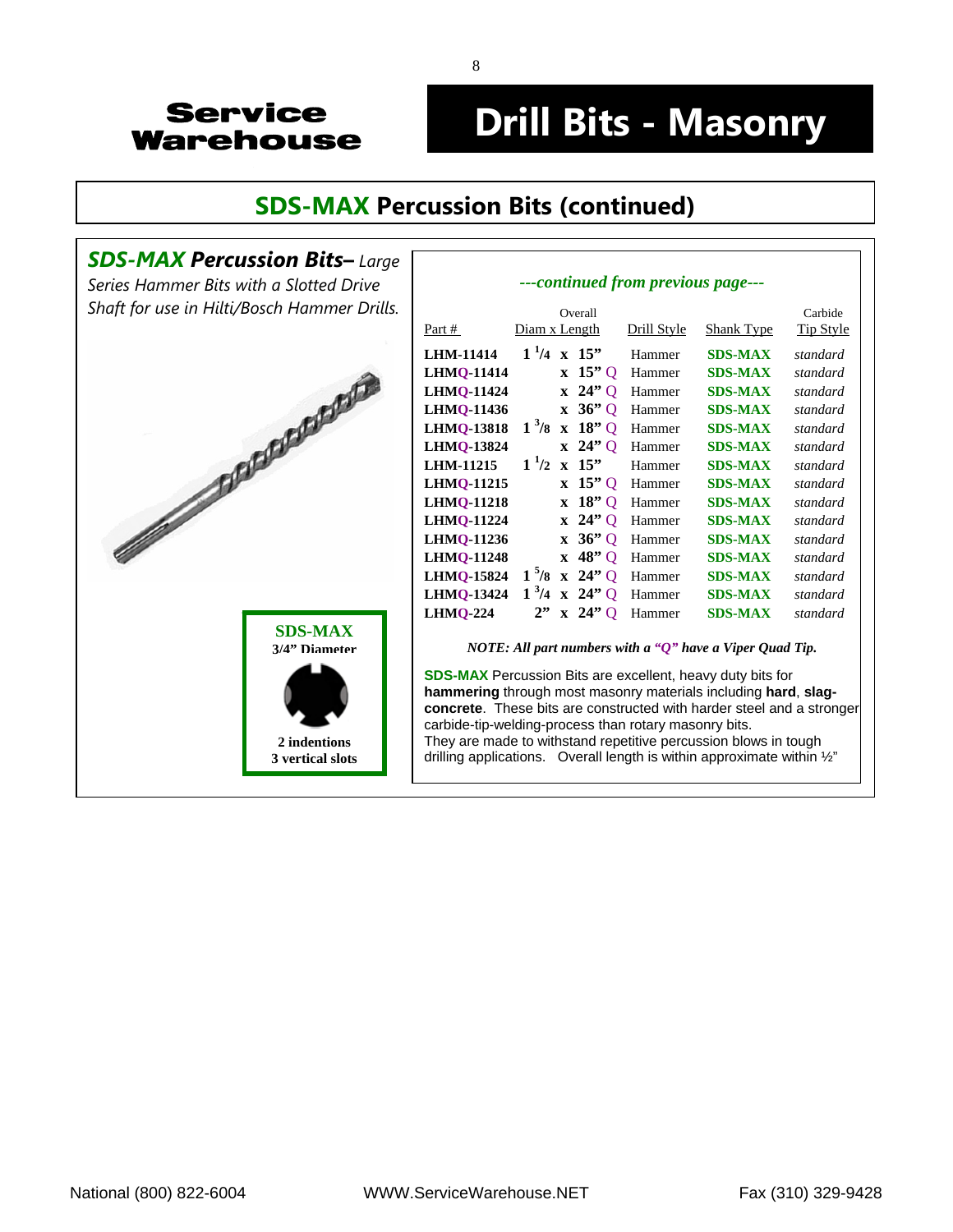# **Drill Bits - Masonry**

### **SDS-MAX [Percussion Chisels](http://www.servicewarehouse.net/mm5/merchant.mvc?Screen=CTGY&Store_Code=OC&Category_Code=FOCDBMBPC)**

#### *SDS-MAX Cold Flat Chisels* **-**

*for scaling, chipping, and chiseling.* 



 $Part #$  Width x Length Chisel Tip Shank Type **CFTE-12 1"** x **12"** Cold Flat Chisel **SDS-MAX CFTE-18** x **18"** Cold Flat Chisel **SDS-MAX** *APLLICATTIONS: Cold Flat = scaling, chipping, and chiseling. Made to fit in all roto-hammer guns that accept bit shafts that have 3 slots and 2 indentions as per SDS-MAX standards. Manufactured in USA* 

#### *SDS-MAX Scaling Chisels* **-**

*for removing scale, rust, and weld* 



| Part #                                                |  | Width x Length                                                        | Chisel Tip                                                                                                                                                                                      | Shank Type                                         |
|-------------------------------------------------------|--|-----------------------------------------------------------------------|-------------------------------------------------------------------------------------------------------------------------------------------------------------------------------------------------|----------------------------------------------------|
| <b>CSTE-212</b><br><b>CSTE-218</b><br><b>CSTE-312</b> |  | $2" \times 12"$<br>$\boldsymbol{\mathrm{x}}$ 18"<br>$3'' \times 12''$ | <b>Scaling Chisel</b><br><b>Scaling Chisel</b><br><b>Scaling Chisel</b>                                                                                                                         | <b>SDS-MAX</b><br><b>SDS-MAX</b><br><b>SDS-MAX</b> |
| standards. Manufactured in USA                        |  |                                                                       | APLLICATTIONS: Scaling Chisel is for removing scale, rust, and<br>weld spatter. Made to fit in all roto-hammer guns that accept bit<br>shafts that have 3 slots and 2 indentions as per SDS-MAX |                                                    |

#### *SDS-MAX Bull Point Chisels* **–**

*used for light demolition work* 



| Part #                            | Length | Chisel Tip                                                                                                                                                                                                           | Shank Type                       |
|-----------------------------------|--------|----------------------------------------------------------------------------------------------------------------------------------------------------------------------------------------------------------------------|----------------------------------|
| CMTE-12 12"<br><b>CMTE-18 18"</b> |        | Bull / Moil Point Chisel<br>Bull / Moil Point Chisel                                                                                                                                                                 | <b>SDS-MAX</b><br><b>SDS-MAX</b> |
| Manufactured in USA               |        | <b>APLLICATTIONS:</b> Bull / Moil Chisel is designed for light demolition<br>work. Made to fit in all roto-hammer guns that accept bit shafts that<br>have 3 slots and 2 indentions as per <b>SDS-MAX</b> standards. |                                  |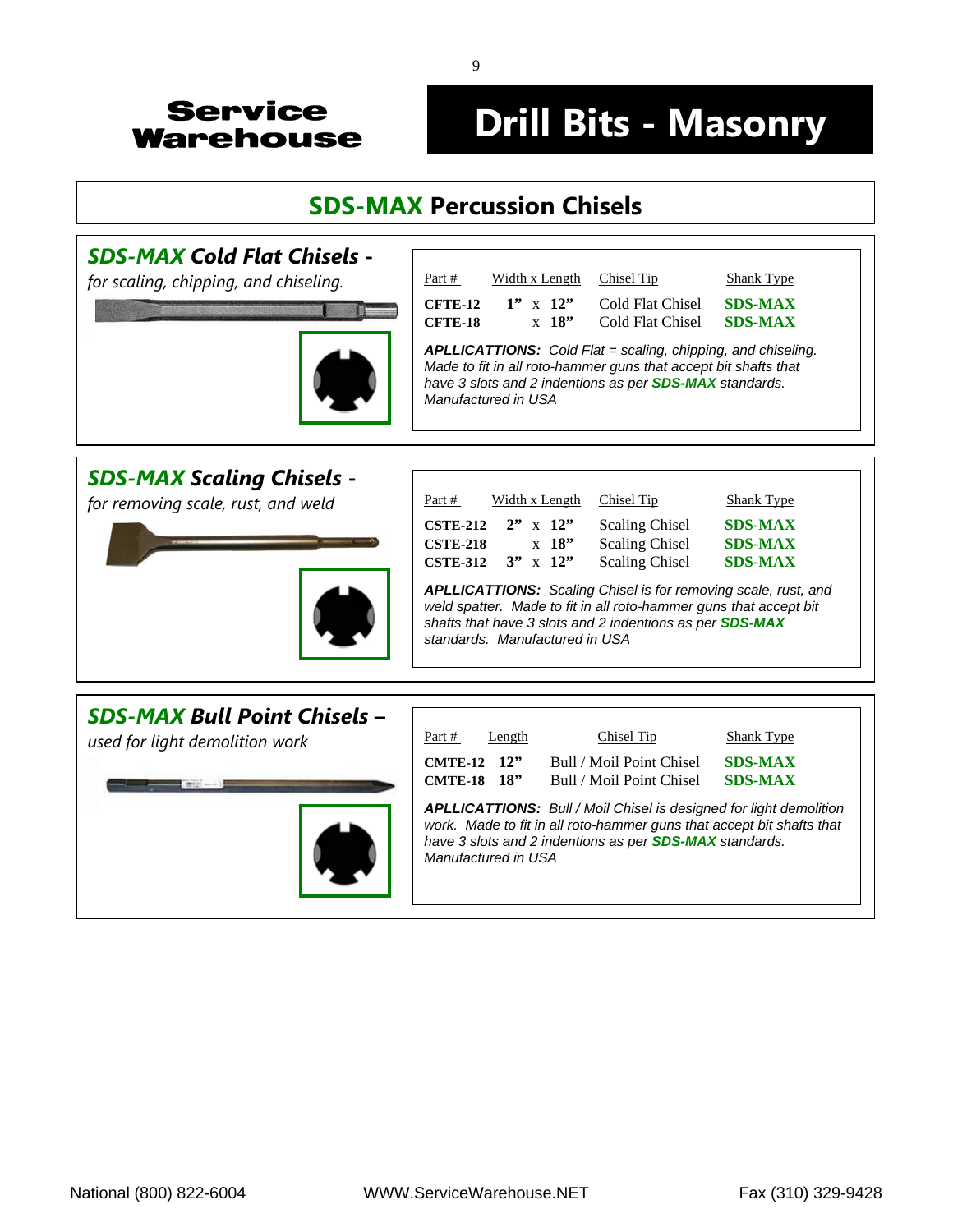## **Drill Bits - Masonry**

### **[SDS-MAX Percussion Chisels \(continued\)](http://www.servicewarehouse.net/mm5/merchant.mvc?Screen=CTGY&Store_Code=OC&Category_Code=FOCDBMBPC)**





### **SDS-MAX Ground Rod Drivers**



10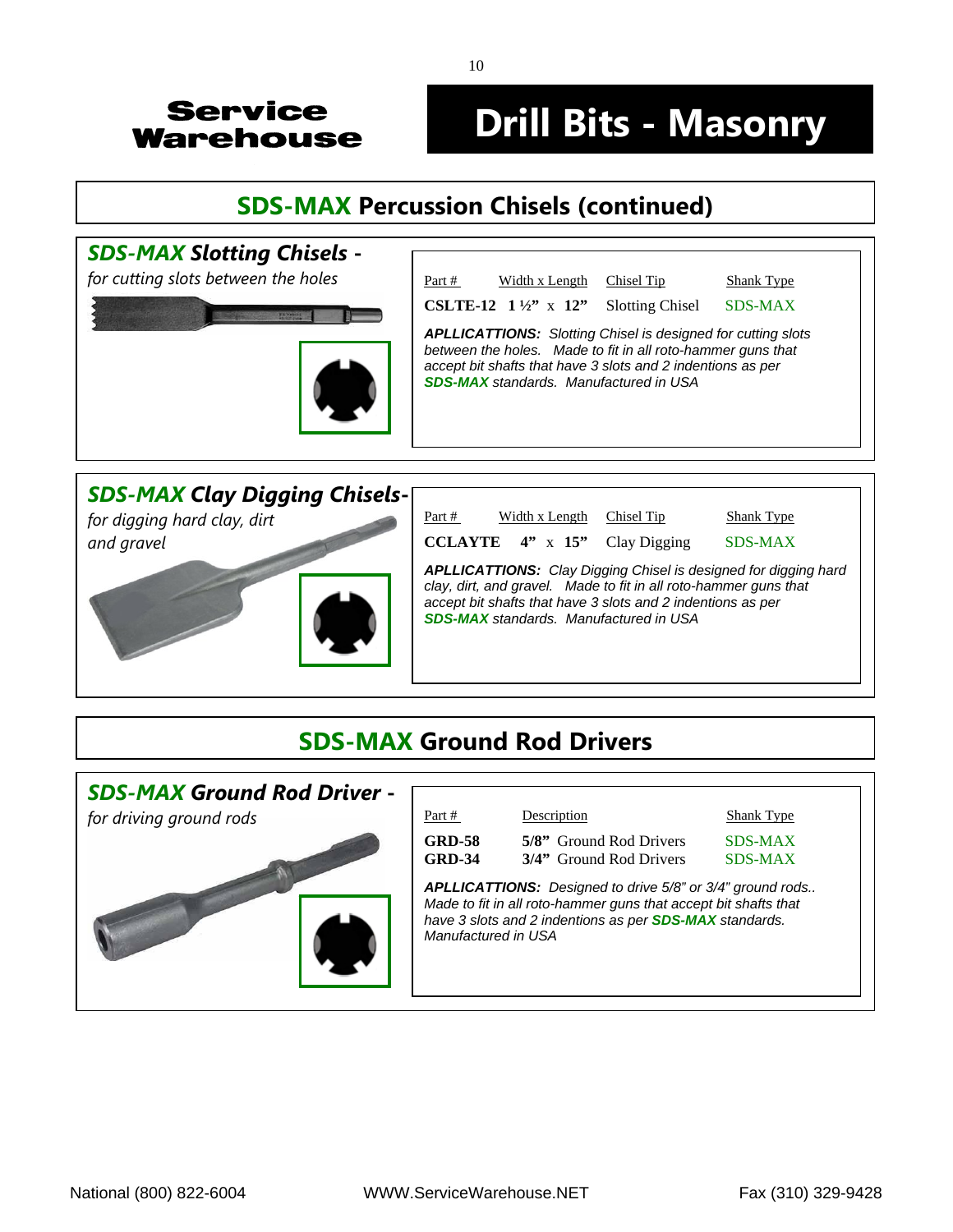## **Drill Bits - Masonry**

#### **SPLINE DRIVE [Percussion Bits](http://www.servicewarehouse.net/mm5/merchant.mvc?Screen=CTGY&Store_Code=OC&Category_Code=FOCDBMBRHBSDHB)**

#### **Spline Percussion Bits-**

*Large Series Hammer Bits with a SPLINE-DRIVE Shaft.* 



**FOR USE IN: AEG, B & D, Bosch, Hitachi, Knago, Makita, Milwaukee, Phillips, Porter Cable, and Ryobi***.* 

|                  | line Percussion Bits–        |                 |                      |              | Overall                        |             |                   | Carbide          |
|------------------|------------------------------|-----------------|----------------------|--------------|--------------------------------|-------------|-------------------|------------------|
|                  | ge Series Hammer Bits with a | Part $#$        |                      |              | Diam x Length                  | Drill Style | <b>Shank Type</b> | <b>Tip Style</b> |
|                  | <b>INE-DRIVE Shaft.</b>      | SP-3812         |                      |              | $3/8$ x 12"                    | Hammer      | <b>SPLINE</b>     | standard         |
|                  |                              | SP-3818         |                      |              | $x$ 18"                        | Hammer      | <b>SPLINE</b>     | standard         |
|                  |                              | SP-71612        | $7/16$ x 12"         |              |                                | Hammer      | <b>SPLINE</b>     | standard         |
|                  |                              | SP-1212         |                      |              | $1/2$ x 12"                    | Hammer      | <b>SPLINE</b>     | standard         |
|                  |                              | SP-1218         |                      |              | $x$ 18"                        | Hammer      | <b>SPLINE</b>     | standard         |
|                  |                              | SP-1224         |                      |              | $x$ 24"                        | Hammer      | <b>SPLINE</b>     | standard         |
|                  |                              | SP-1230         |                      | $\mathbf{X}$ | 30"                            | Hammer      | <b>SPLINE</b>     | standard         |
|                  |                              | SP-1236         |                      | $\mathbf{x}$ | 36"                            | Hammer      | <b>SPLINE</b>     | standard         |
|                  |                              | SP-1248         |                      |              | $x$ 48"                        | Hammer      | <b>SPLINE</b>     | standard         |
| Std Heavy        |                              | SP-91612        | $9/16$ x 12"         |              |                                | Hammer      | <b>SPLINE</b>     | standard         |
| Duty welded      |                              | SP-91618        |                      |              | x 18"                          | Hammer      | <b>SPLINE</b>     | standard         |
| Carbide tip      |                              | SP-5812         |                      |              | $5/8$ x 12"                    | Hammer      | <b>SPLINE</b>     | standard         |
| on smaller       |                              | SP-5818         |                      |              | $x$ 18"                        | Hammer      | <b>SPLINE</b>     | standard         |
| sizes up to      |                              | SP-5824         |                      |              | $x$ 24"                        | Hammer      | <b>SPLINE</b>     | standard         |
| $3/4$ "          |                              | SP-5830         |                      | $\mathbf{x}$ | 30"                            | Hammer      | <b>SPLINE</b>     | standard         |
|                  |                              | SP-5836         |                      |              | $x \quad 36$                   | Hammer      | <b>SPLINE</b>     | standard         |
|                  |                              | <b>SPQ-5848</b> |                      |              | $x$ 48" Q                      | Hammer      | <b>SPLINE</b>     | standard         |
|                  |                              | SPQ-3412        |                      |              | $3/4 \times 12''$ Q            | Hammer      | <b>SPLINE</b>     | standard         |
|                  |                              | <b>SPQ-3418</b> |                      |              | $x \quad 18"$ Q                | Hammer      | <b>SPLINE</b>     | standard         |
|                  |                              | SP-3424         |                      | $\mathbf{x}$ | 24                             | Hammer      | <b>SPLINE</b>     | standard         |
|                  |                              | <b>SPQ-3424</b> |                      |              | $x \quad 24$ " Q               | Hammer      | <b>SPLINE</b>     | standard         |
|                  |                              | SPQ-3430        |                      |              | $\mathbf{x}$ 30 <sup>9</sup> Q | Hammer      | <b>SPLINE</b>     | standard         |
|                  |                              | SPQ-3436        |                      |              | $x \quad 36$ <sup>"</sup> Q    | Hammer      | <b>SPLINE</b>     | standard         |
| All bits with    |                              | <b>SPQ-3448</b> |                      |              | $x \ 48"Q$                     | Hammer      | <b>SPLINE</b>     | standard         |
| a " $Q$ " in the |                              | <b>SPQ-7812</b> |                      |              | $7/8$ x 12" Q                  | Hammer      | <b>SPLINE</b>     | standard         |
| part number      |                              | <b>SPO 7818</b> |                      |              | $x$ 18" Q                      | Hammer      | <b>SPLINE</b>     | standard         |
| have an          |                              | <b>SPQ 7824</b> |                      |              | $x \quad 24" \quad 0$          | Hammer      | <b>SPLINE</b>     | standard         |
| aggressive       |                              | SP-7836         |                      |              | $x \quad 36$                   | Hammer      | <b>SPLINE</b>     | standard         |
| heavy duty       |                              | <b>SPQ 7836</b> |                      |              | $\mathbf{x}$ 36" Q             | Hammer      | <b>SPLINE</b>     | standard         |
| Quad-Viper       |                              | <b>SPQ 7848</b> |                      |              | $x \quad 48$ " Q               | Hammer      | <b>SPLINE</b>     | standard         |
| Tip              |                              | <b>SPO-112</b>  | 1"                   |              | $x$ 12" Q                      | Hammer      | <b>SPLINE</b>     | standard         |
|                  |                              | <b>SPQ 118</b>  |                      |              | $x \quad 18"$ Q                | Hammer      | <b>SPLINE</b>     | standard         |
|                  |                              | <b>SPO-124</b>  |                      |              | $x \quad 24" \quad 0$          | Hammer      | <b>SPLINE</b>     | standard         |
|                  |                              | <b>SPQ 130</b>  |                      |              | $\mathbf{x}$ 30 <sup>9</sup> Q | Hammer      | <b>SPLINE</b>     | standard         |
|                  |                              | <b>SPQ-136</b>  |                      |              | $\boldsymbol{x}$ 36" O         | Hammer      | <b>SPLINE</b>     | standard         |
|                  | <b>SPLINE</b>                | <b>SPQ-148</b>  |                      |              | $x \quad 48$ " Q               | Hammer      | <b>SPLINE</b>     | standard         |
|                  | 3/4" Diameter                | SP-11815        | $1\frac{1}{8}$ x 15" |              |                                | Hammer      | <b>SPLINE</b>     | standard         |
|                  |                              | SPQ-11818       |                      |              | $x$ 18" Q                      | Hammer      | <b>SPLINE</b>     | standard         |
|                  |                              | SPQ-11836       |                      |              | $x \ 24"Q$                     | Hammer      | <b>SPLINE</b>     | standard         |
|                  |                              | SPQ-11836       |                      |              | $\bar{x}$ 36" Q                | Hammer      | <b>SPLINE</b>     | standard         |

#### *---additional sizes continued on next page---*

**SPLINE-DRIVE** Percussion Bits are excellent, heavy duty bits for **hammering** through most masonry materials including **hard**, **slagconcrete**. These bits are constructed with harder steel and a stronger carbide-tip-welding-process than rotary masonry bits. They are made to withstand repetitive percussion blows in tough drilling applications.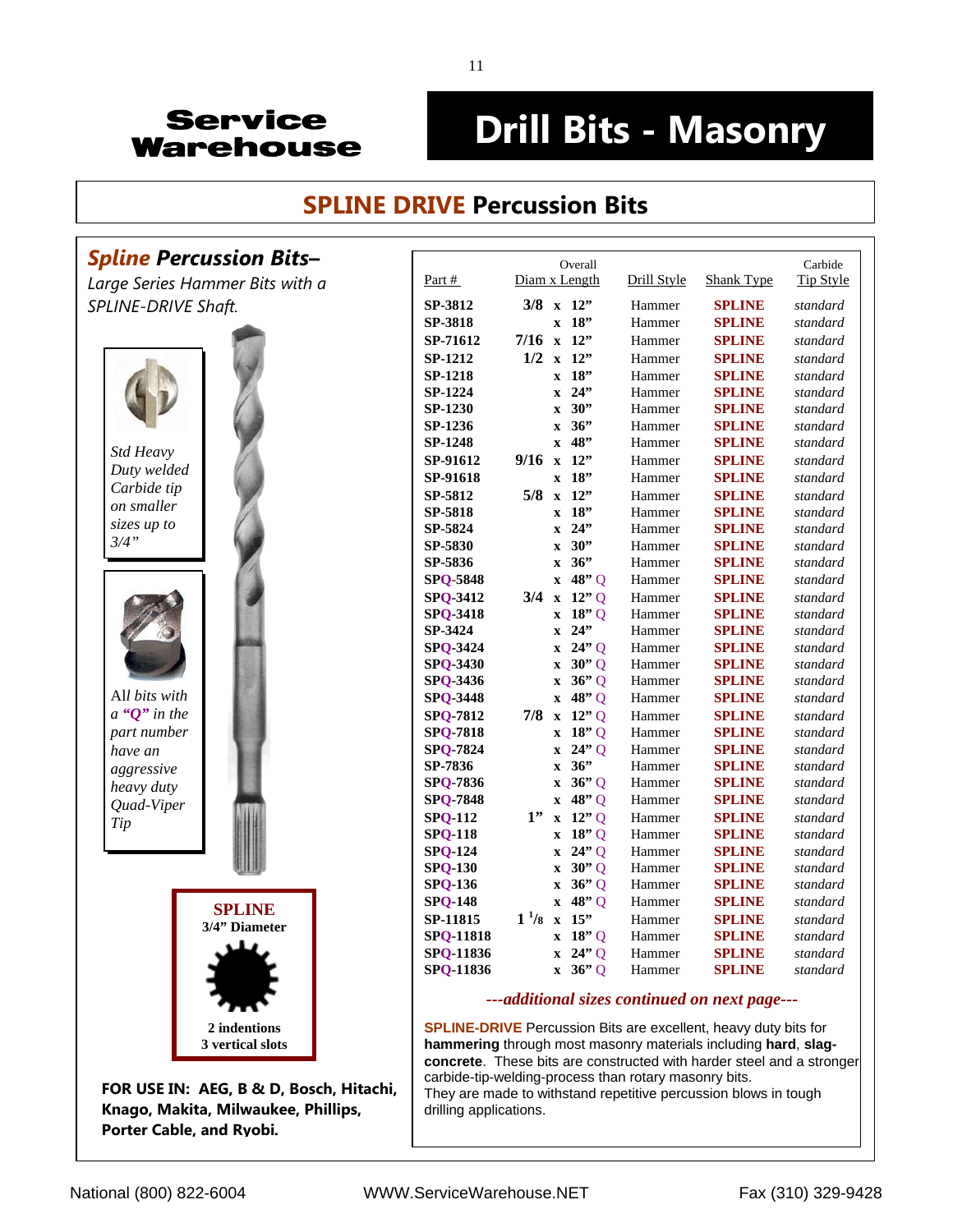## **Drill Bits - Masonry**

### **SPLINE DRIVE [Percussion Bits \(continued\)](http://www.servicewarehouse.net/mm5/merchant.mvc?Screen=CTGY&Store_Code=OC&Category_Code=FOCDBMBRHBSDHB)**



## **SPLINE DRIVE [Percussion Chisels](http://www.servicewarehouse.net/mm5/merchant.mvc?Screen=CTGY&Store_Code=OC&Category_Code=FOCDBMBPC)**

*Manufactured in USA* 

#### *[Spline Cold Flat Chisels](http://www.servicewarehouse.net/mm5/merchant.mvc?Screen=CTGY&Store_Code=OC&Category_Code=FOCDBMBPCFCC)* **–**

 *for scaling, chipping, and chiseling.* 



| Part #             | Length                       | Chisel Tip                                                                                                                                                                                      | <b>Shank Type</b>              |
|--------------------|------------------------------|-------------------------------------------------------------------------------------------------------------------------------------------------------------------------------------------------|--------------------------------|
| $CF-12$<br>$CF-18$ | $1'' \times 12''$<br>$x$ 18" | <b>Scaling Chisel</b><br><b>Scaling Chisel</b>                                                                                                                                                  | <b>SPLINE</b><br><b>SPLIND</b> |
|                    |                              | <b>APLLICATTIONS:</b> Cold Flat = scaling, chipping, and chiseling.<br>Made to fit in all roto-hammer guns that accept bit shafts that<br>have GEAR style slots as per <b>SPLINE</b> standards. |                                |

#### *[Spline Scaling Chisels](http://www.servicewarehouse.net/mm5/merchant.mvc?Screen=CTGY&Store_Code=OC&Category_Code=FOCDBMBPCSCC)* **-** *for*

*removing scale, rust, and weld spatter* 



| Part #              | Length |                   | Chisel Tip                                                                                                                             | Shank Type                                                            |
|---------------------|--------|-------------------|----------------------------------------------------------------------------------------------------------------------------------------|-----------------------------------------------------------------------|
| $CS-12$             |        | $2" \times 12"$   | <b>Scaling Chisel</b>                                                                                                                  | <b>SPLINE</b>                                                         |
| $CS-18$             |        | $x$ 18"           | <b>Scaling Chisel</b>                                                                                                                  | <b>SPLINE</b>                                                         |
| $CS-12X3$           |        | $3'' \times 12''$ | <b>Scaling Chisel</b>                                                                                                                  | <b>SPLINE</b>                                                         |
| Manufactured in USA |        |                   | weld spatter. Made to fit in all roto-hammer guns that accept bit<br>shafts that have GEAR style slots as per <b>SPLINE</b> standards. | <b>APLLICATTIONS:</b> Scaling Chisel is for removing scale, rust, and |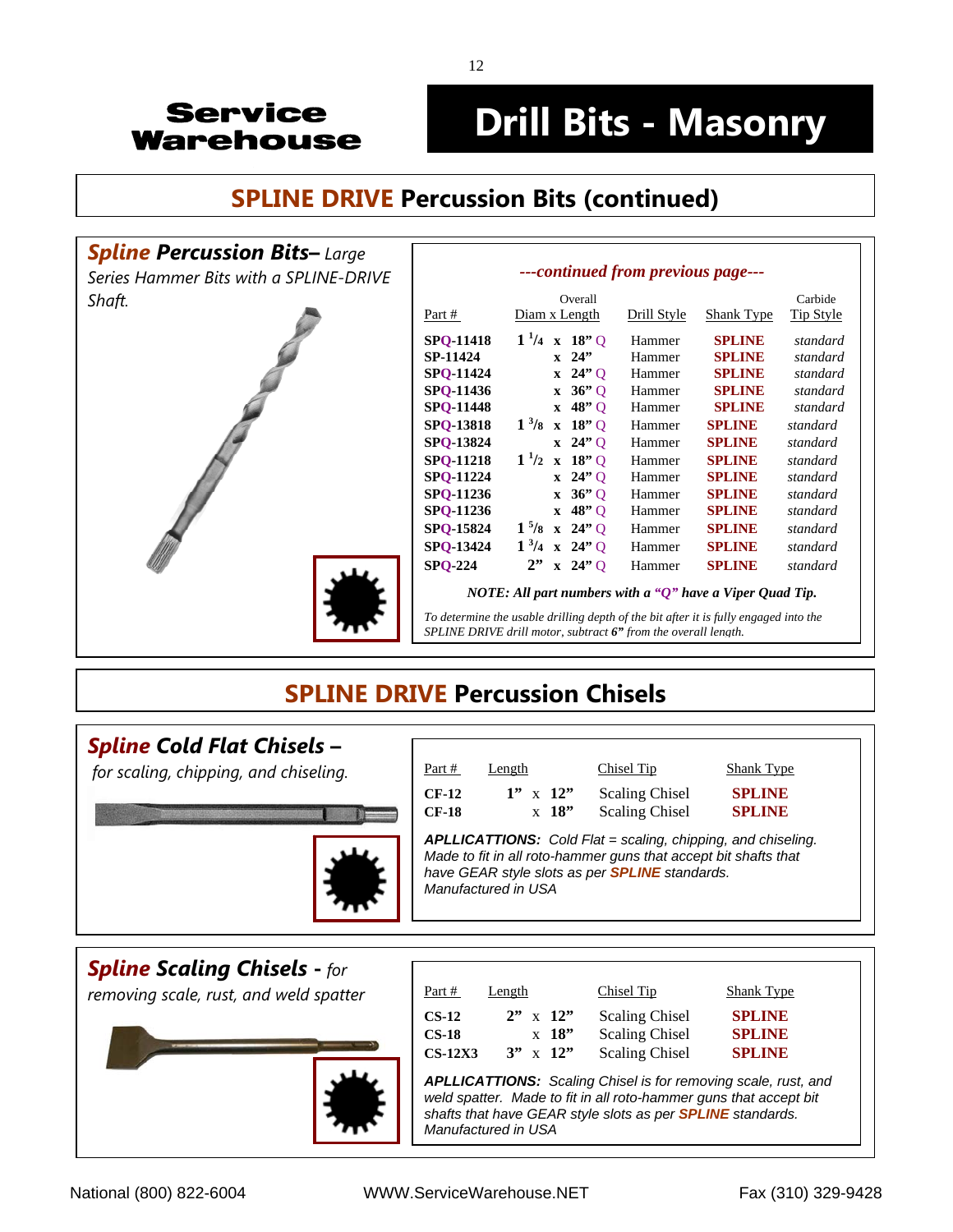## **Drill Bits - Masonry**

### **[SPLINE-DRIVE Percussion Chisels \(continued\)](http://www.servicewarehouse.net/mm5/merchant.mvc?Screen=CTGY&Store_Code=OC&Category_Code=FOCDBMBPC)**

#### *[Spline Bull Point Chisels –](http://www.servicewarehouse.net/mm5/merchant.mvc?Screen=CTGY&Store_Code=OC&Category_Code=FOCDBMBPCBPC) used for light demolition work*  $\Big|$  part # Length Chisel Tip Shank Type **CM-12 12"** Bull / Moil Point Chisel **SPLINE CONTRACTOR CM-18 18"** Bull / Moil Point Chisel **SPLINE** *APLLICATTIONS: Bull / Moil Chisel is designed for light demolition work. Made to fit in all roto-hammer guns that accept bit shafts that have GEAR style slots as per SPLINE standards. Manufactured in USA [Spline Slotting Chisels](http://www.servicewarehouse.net/mm5/merchant.mvc?Screen=CTGY&Store_Code=OC&Category_Code=FOCDBMBPCSC)* **–**  *for cutting slots between the holes*  $\frac{\text{Part }\#}{\text{Length}}$  Length Chisel Tip Shank Type **CSL-12 1 ½"** x **12"** Slotting Chisel **SPLINE** *APLLICATTIONS: Slotting Chisel is designed for cutting slots between the holes. Made to fit in all roto-hammer guns that accept bit shafts that have GEAR style slots as per SPLINE standards. Manufactured in USA [Spline Cold Flat Chisels](http://www.servicewarehouse.net/mm5/merchant.mvc?Screen=CTGY&Store_Code=OC&Category_Code=FOCDBMBPCCDC)* **–**  for digging hard clay, dirt and gravel  $\vert$  <u>Part # Length Chisel Tip Shank Type</u>





### **SPLINE-DRIVE Ground Rod Drivers**

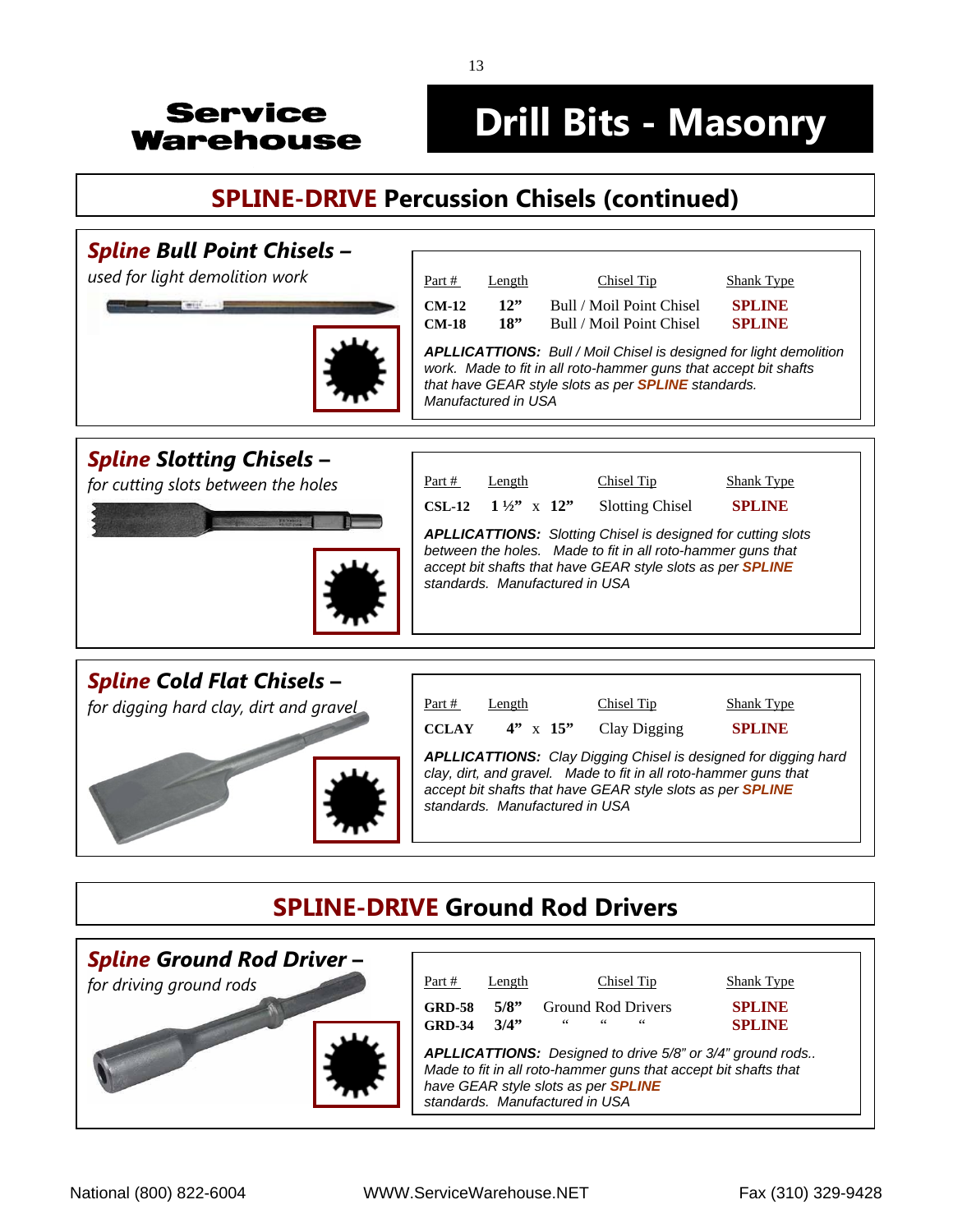# **Drill Bits - Masonry**

### **SDS+ [REBAR CUTTERS](http://www.servicewarehouse.net/mm5/merchant.mvc?Screen=CTGY&Store_Code=OC&Category_Code=SDS-REBAR-CUTTER)**

#### *[SDS+ REBAR CUTTERS](http://www.servicewarehouse.net/mm5/merchant.mvc?Screen=CTGY&Store_Code=OC&Category_Code=SDS-REBAR-CUTTER)* **-** *for*

*drilling through imbedded REBAR and preserving the life of your Percussion Hammer Bits* 



| <u>Part #</u>                       | Diam x Length |              |     | Drill Style                     | <b>Tip Style</b> |
|-------------------------------------|---------------|--------------|-----|---------------------------------|------------------|
| <b>REH-3812</b>                     | 3/8"          | $\mathbf{x}$ | 12" | Rebar Cutter Head               | multiple         |
| <b>REH-1212</b>                     | 1/2"          | $\mathbf{x}$ | 12" | Rebar Cutter Head               | multiple         |
| <b>REH-91612</b>                    | 9/16"         | $\mathbf{x}$ | 12" | <b>Rebar Cutter Head</b>        | multiple         |
| <b>REH-5812</b>                     | 5/8"          | $\mathbf{x}$ | 12" | Rebar Cutter Head               | multiple         |
| <b>REH-3412</b>                     | 3/4"          | $\mathbf{x}$ | 12" | <b>Rebar Cutter Head</b>        | multiple         |
| <b>REH-7812</b>                     | 7/8"          | $\mathbf{x}$ | 12" | Rebar Cutter Head               | multiple         |
| REH-11812 1 <sup>1</sup> /8"        |               | $\mathbf{x}$ | 12" | Rebar Cutter Head               | multiple         |
| REH-11412 1 <sup>1</sup> /4"        |               | $\mathbf{x}$ | 12" | Rebar Cutter Head               | multiple         |
| <b>REH-11212</b> 1 <sup>1</sup> /2" |               | $\mathbf{x}$ | 12" | <b>Rebar Cutter Head</b>        | multiple         |
| <b>RPEH-SDS</b>                     |               |              | 10" | <b>SDS</b> + Shank Attachment   | male thread      |
| RPEH-MAX                            |               |              | 10" | <b>SDS-MAX</b> Shank Attachment | male thread      |
| <b>RPEH-SPL</b>                     |               |              | 10" | <b>SPLINE</b> Shank Attachment  | male thread      |
|                                     |               |              |     |                                 |                  |

REBAR CUTTERS are excellent for drilling through imbedded REBAR and preserving the life of your percussion roto-hammer bits. This system uses a single head with a screw on threaded shank.

### **[SDS+ STEEL PLATE CUTTERS](http://www.servicewarehouse.net/mm5/merchant.mvc?Screen=CTGY&Store_Code=OC&Category_Code=SDS-PLATE-CUTTER)**

#### *[SDS+ PLATE CUTTERS](http://www.servicewarehouse.net/mm5/merchant.mvc?Screen=CTGY&Store_Code=OC&Category_Code=SDS-PLATE-CUTTER)* **-** *for*

*drilling through imbedded STEEL PLATES and preserving the life of your Percussion Hammer Bits* 





| Diam x Length<br>Part #                                                          | Drill Style                     | Carbide<br>Tip Style<br>Shank Type |  |  |  |
|----------------------------------------------------------------------------------|---------------------------------|------------------------------------|--|--|--|
| <b>PCH-3812</b><br>3/8"<br>12"<br>$\mathbf{x}$                                   | Plate Cutter Head               | universal<br>standard              |  |  |  |
| <b>PCH-1212</b><br>1/2"<br>12"<br>$\mathbf{x}$                                   | Plate Cutter Head               | universal<br>standard              |  |  |  |
| <b>PCH-91612</b><br>9/16"<br>12"<br>$\mathbf{x}$                                 | Plate Cutter Head               | universal<br>standard              |  |  |  |
| <b>PCH-5812</b><br>5/8"<br>12"<br>$\mathbf{x}$                                   | Plate Cutter Head               | universal<br>standard              |  |  |  |
| <b>PCH-3412</b><br>3/4"<br>12"<br>$\mathbf{x}$                                   | Plate Cutter Head               | universal<br>standard              |  |  |  |
| <b>PCH-7812</b><br>7/8"<br>12"<br>$\mathbf{x}$                                   | Plate Cutter Head               | universal<br>standard              |  |  |  |
| $1\frac{1}{8}$<br><b>PCH-11812</b><br>12"<br>$\mathbf{x}$                        | Plate Cutter Head               | universal<br>standard              |  |  |  |
| PCH-11412 $1^{1}/4$ "<br>12"<br>$\mathbf{x}$                                     | Plate Cutter Head               | universal<br>standard              |  |  |  |
| PCH-11212 $1^{1}/2$ "<br>12"<br>$\mathbf{x}$                                     | Plate Cutter Head               | universal<br>standard              |  |  |  |
| <b>RPEH-SDS</b><br>10"                                                           | <b>SDS</b> + Shank Attachment   | male thread                        |  |  |  |
| <b>RPEH-MAX</b><br>10"                                                           | <b>SDS-MAX Shank Attachment</b> | male thread                        |  |  |  |
| <b>RPEH-SPL</b><br>10"                                                           | <b>SPLINE</b> Shank Attachment  | male thread                        |  |  |  |
| $OPTPTI$ of AFE CUTTED $\Omega$ are allocation differentiation theorem indicated |                                 |                                    |  |  |  |

STEEL PLATE CUTTERS are excellent for drilling through imbedded plates and preserving the life of your percussion roto-hammer bits.

14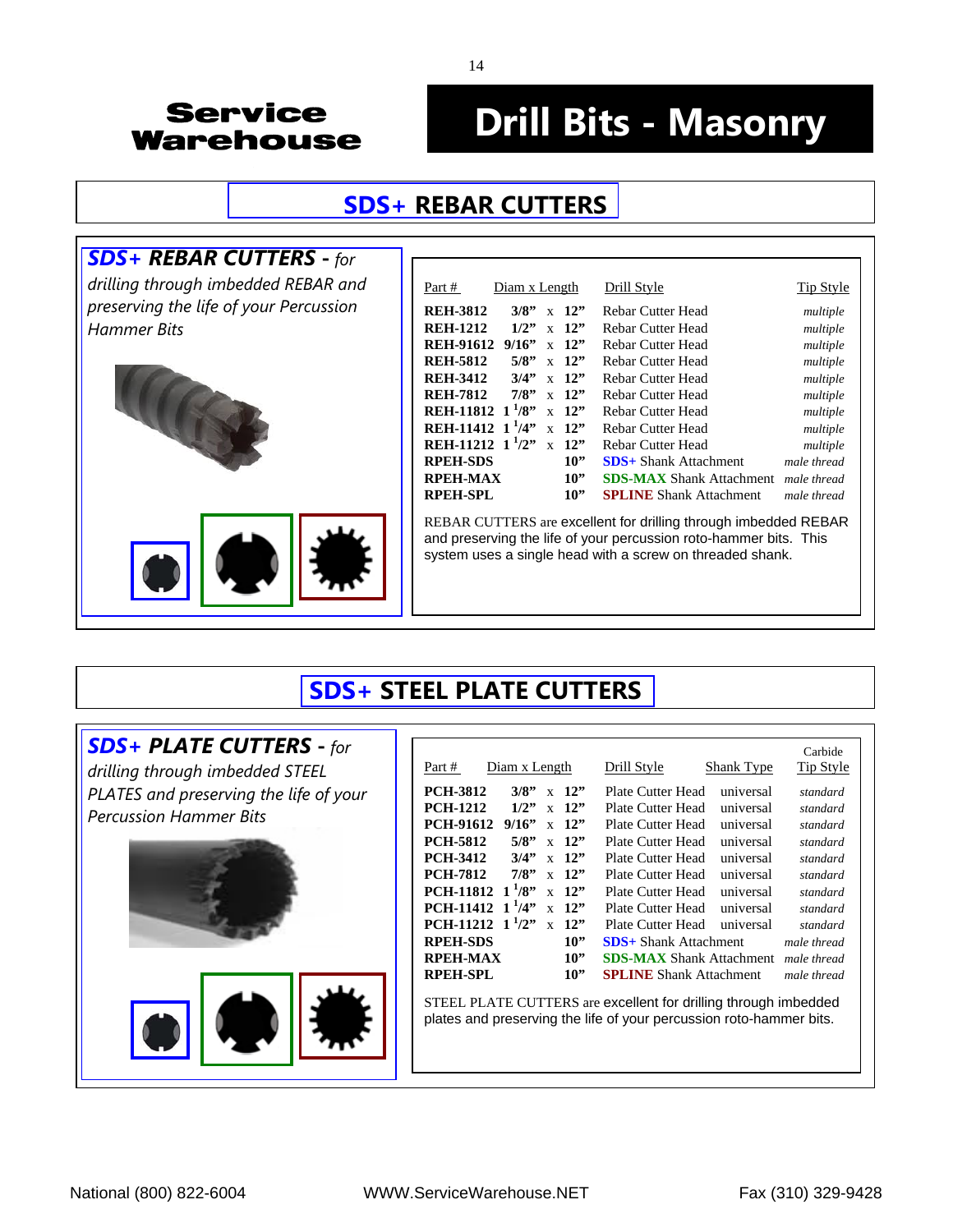# **Drill Bits - Masonry**

## **[THIN WALL PERCUSSION CORE BITS](http://www.servicewarehouse.net/mm5/merchant.mvc?Screen=CTGY&Store_Code=OC&Category_Code=FOCDBMBPCBTW)**

#### *Thin Wall Percussion Core***-**



Feature Rope Thread Shank & Core attachment style



| Thin Wall Percussion Core-<br>Hammer Style with a Slotted Drive | Part #            | <b>Size</b>    | Drill Style                    | Approx<br><b>Length</b> | Style of<br>Attachment |
|-----------------------------------------------------------------|-------------------|----------------|--------------------------------|-------------------------|------------------------|
| Shaft for use in Hilti/Bosch                                    | <b>TCOR-112</b>   | $1\frac{1}{2}$ | <b>Thin Wall Core Bit</b>      | 3"                      | <b>Threaded</b>        |
| Hammer Drills                                                   | <b>TCOR-134</b>   | $1\frac{3}{4}$ | 66                             | 3"                      | <b>Threaded</b>        |
|                                                                 | TCOR-2            | 2"             | $\leq$ $\leq$<br>$\leq$ $\leq$ | 3"                      | <b>Threaded</b>        |
|                                                                 | <b>TCOR-212</b>   | $2\frac{1}{2}$ | $\,6\,6\,$<br>66               | 3"                      | <b>Threaded</b>        |
|                                                                 | TCOR-3            | 3"             | $\,6\,6\,$<br>66               | 3"                      | <b>Threaded</b>        |
|                                                                 | <b>TCOR-312</b>   | $3\frac{1}{2}$ | $\,6\,6\,$<br>66               | 3"                      | <b>Threaded</b>        |
|                                                                 | TCOR-4            | 4"             | $\,6\,6\,$<br>$\zeta$ $\zeta$  | 3"                      | <b>Threaded</b>        |
|                                                                 | <b>TCOR-SDS8</b>  | 8"             | $SDS+Shank$                    |                         | <b>Threaded</b>        |
|                                                                 | <b>TCOR-SDS12</b> | 12"            | 66<br>66                       |                         | <b>Threaded</b>        |
|                                                                 | <b>TCOR-MAX12</b> | 12"            | <b>TE MAX Shank</b>            |                         | <b>Threaded</b>        |
|                                                                 | <b>TCOR-MAX18</b> | 18"            | 66<br>66                       |                         | <b>Threaded</b>        |
|                                                                 | <b>TCOR-SPL12</b> | 12"            | <b>SPLINE Shank</b>            |                         | <b>Threaded</b>        |
|                                                                 | <b>TCOR-SPL18</b> | 18"            | 66<br>66                       |                         | <i>Threaded</i>        |
|                                                                 | <b>TCOR-START</b> | 4"             | <b>Universal Starter Bit</b>   |                         | $Drop-In$              |

**Thin Wall Percussion Core**- used to bore large diameter holes in **brick**, **block**, & **masonry**. Thin wall percussion cores are a lighter weight, faster, cleaner cutting alternative to standard thick wall percussion cores. The "inside" core depth is **3**". The T-COR Series is also compatible with smaller SDS drills, where thick wall core's are specifically designed for bigger drill motors only. These bits can be used in the MAX and SPLINE drills and are sometimes preferred because the thinner wall produces cleaner holes. However, for **THNWALL SERIES** FINICKWALL CORES (see next page)



These THINWALL CORE BITS have a SCREW-ON shank and a DROP-IN starter bit.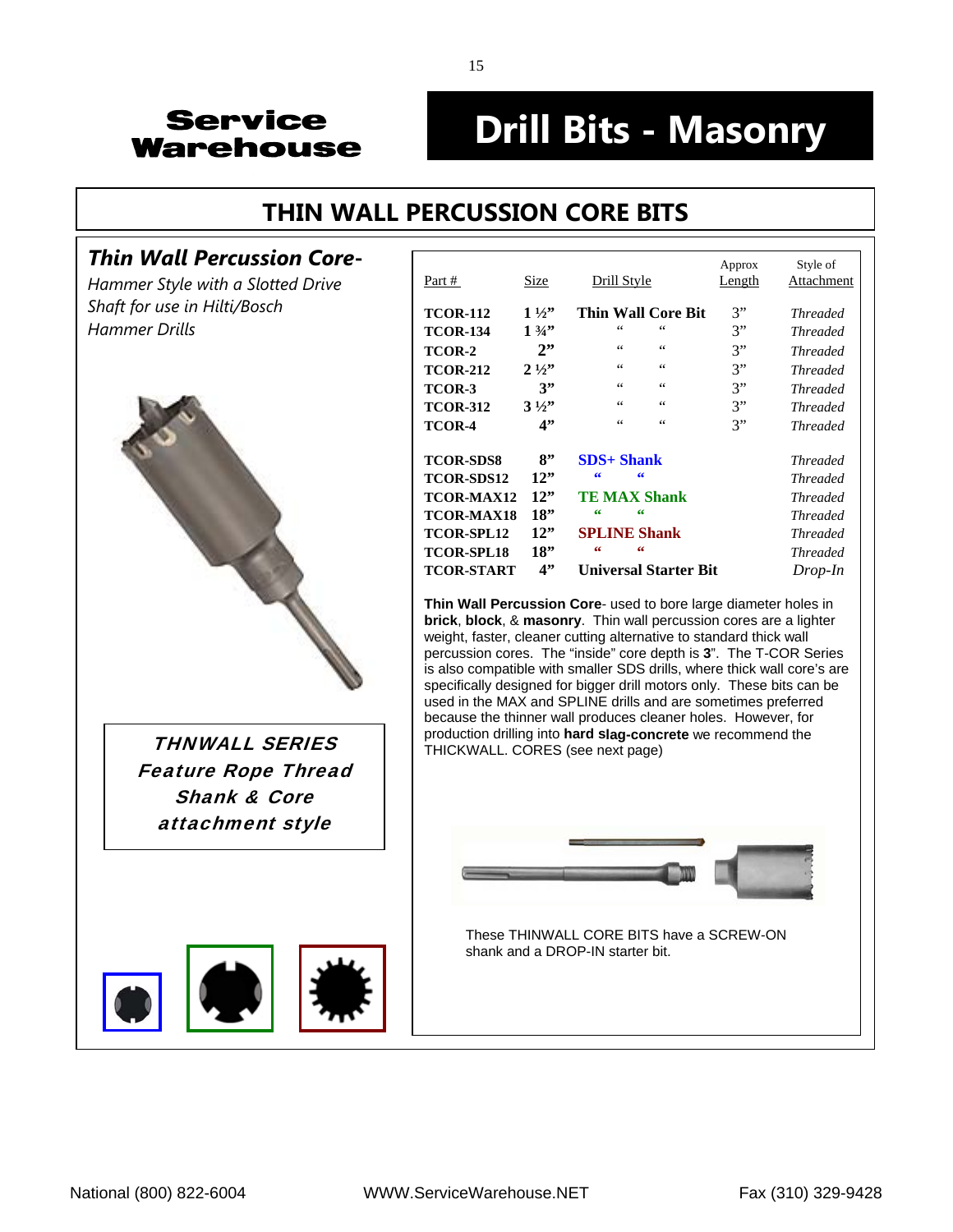## **Drill Bits - Masonry**

### **[THICK WALL PERCUSSION CORE BITS](http://www.servicewarehouse.net/mm5/merchant.mvc?Screen=CTGY&Store_Code=OC&Category_Code=FOCDBMBPCBTHW)**

#### *Thick Wall Percussion Core***-**

*Hammer Style with a Slotted Drive Shaft for use in Hilti/Bosch*  $H$ ammer Drills



## Features Taper Fit Shank & Core attachment style

*NOTE: Taper fit Style shanks permanently become one piece during use.*



| Part #           | Size            | Drill Style                      | Approx<br>Length | Style of<br>Attachment |
|------------------|-----------------|----------------------------------|------------------|------------------------|
| <b>COR-112</b>   | $1\frac{1}{2}$  | <b>Thickwall Core Bit</b>        | 4"               | <b>Threaded</b>        |
| <b>COR-134</b>   | $1 \frac{3}{4}$ | $\zeta$ $\zeta$<br>66            | 4"               | <b>Threaded</b>        |
| $COR-2$          | 2"              | 66<br>$\leq$ $\leq$              | 4"               | <b>Threaded</b>        |
| <b>COR-212</b>   | $2\frac{1}{2}$  | $\leq$ $\leq$<br>66              | 4"               | <b>Threaded</b>        |
| $COR-3$          | 3"              | 66<br>66                         | 4"               | <b>Threaded</b>        |
| <b>COR-312</b>   | $3\frac{1}{2}$  | $\leq$ $\leq$<br>$\zeta$ $\zeta$ | 4"               | <b>Threaded</b>        |
| $COR-4$          | 4"              | $\leq$ $\leq$<br>$\zeta$ $\zeta$ | 4"               | <b>Threaded</b>        |
| <b>COR-412</b>   | $4\frac{1}{2}$  | $\zeta$ $\zeta$<br>66            | 4"               | <b>Threaded</b>        |
| $COR-5$          | 5"              | $\leq$ $\leq$<br>$\zeta$ $\zeta$ | 4"               | <b>Threaded</b>        |
| COR-6            | 6"              | $\leq$ $\leq$<br>$\zeta$ $\zeta$ | 4"               | <b>Threaded</b>        |
| <b>COR-MAX12</b> | 12"             | <b>TE MAX Shank</b>              |                  | <b>Threaded</b>        |
| <b>COR-MAX18</b> | 18"             | 66<br>66                         |                  | <b>Threaded</b>        |
| <b>COR-SPL12</b> | 12"             | <b>SPLINE Shank</b>              |                  | <b>Threaded</b>        |
| <b>COR-SPL18</b> | 18"             | 66<br>66                         |                  | <b>Threaded</b>        |
| <b>COR-START</b> | 4"              | <b>Starter Bit</b>               |                  | Taper Fit              |

**Thick Wall Percussion Core** - used to bore large diameter holes in **brick**, **block**, **masonry**,and **concrete**. The "inside" core depth is **4"**. Thick Wall cores are extremely durable and can be re-tipped. The thicker core wall results in longer life, yet slower drilling time. Thick wall core bits are made to be used with larger roto-hammer drills THICK WALL SERIES  $\parallel$  only. Deep holes in concrete require removal of core particles.

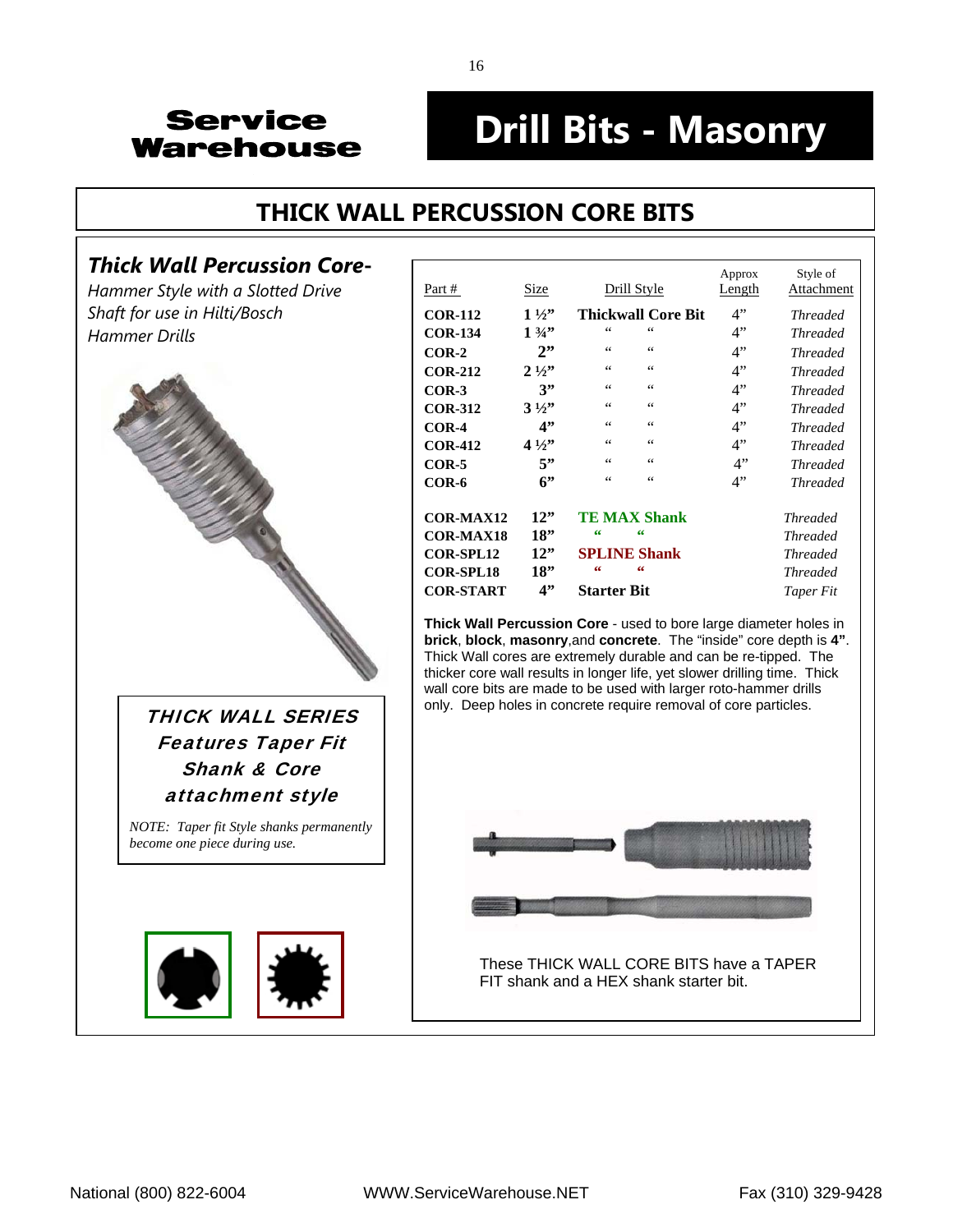# **Drill Bits - Masonry**

### **[THICK WALL PERCUSSION CORE BITS](http://www.servicewarehouse.net/mm5/merchant.mvc?Screen=CTGY&Store_Code=OC&Category_Code=FOCDBMBPCBTHW)**

#### *Thick Wall Percussion Core***-**

*Hammer Style with a Slotted Drive Shaft for use in Hilti/Bosch*  $H$  ammer Drills



Features Rope Thread Shank & Core attachment style



| Part #            | Size            | Drill Style               | Approx<br>Length | Style of<br>Attachment |
|-------------------|-----------------|---------------------------|------------------|------------------------|
| <b>NCOR-112</b>   | $1\frac{1}{2}$  | <b>Thickwall Core Bit</b> | 4"               | <b>Threaded</b>        |
| <b>NCOR-134</b>   | $1 \frac{3}{4}$ | 66<br>66                  | 4"               | <b>Threaded</b>        |
| NCOR-2            | 2"              | 66<br>66                  | 4"               | <b>Threaded</b>        |
| <b>NCOR-212</b>   | $2\frac{1}{2}$  | 66<br>66                  | 4"               | <b>Threaded</b>        |
| NCOR-3            | 3"              | 66<br>66                  | 4"               | <b>Threaded</b>        |
| <b>NCOR-312</b>   | $3\frac{1}{2}$  | 66<br>66                  | 4"               | <b>Threaded</b>        |
| NCOR-4            | 4"              | 66<br>66                  | 4"               | <b>Threaded</b>        |
| <b>NCOR-412</b>   | $4\frac{1}{2}$  | 66<br>66                  | 4"               | <b>Threaded</b>        |
| NCOR-5            | 5"              | $\zeta$ $\zeta$<br>66     | 4"               | <b>Threaded</b>        |
| NCOR-6            | 6"              | 66<br>66                  | 4"               | <b>Threaded</b>        |
|                   |                 |                           |                  |                        |
| NCOR-MAX12        | 12"             | <b>TE MAX Shank</b>       |                  | <b>Threaded</b>        |
| NCOR-MAX18        | 18"             | 66<br>66                  |                  | <b>Threaded</b>        |
| <b>NCOR-SPL12</b> | 12"             | <b>SPLINE Shank</b>       |                  | <b>Threaded</b>        |
| <b>NCOR-SPL18</b> | 18"             | 66<br>66                  |                  | <b>Threaded</b>        |
| <b>NCOR-START</b> | 4"              | <b>Starter Bit</b>        |                  | Drop-In                |
|                   |                 |                           |                  |                        |

**Thick Wall Percussion Core** - used to bore large diameter holes in **brick**, **block**, **masonry**, and **concrete**. The "inside" core depth is **4"**. Thick Wall cores are extremely durable and can be re-tipped. The thicker core wall results in longer life, yet slower drilling time. Thick wall core bits are made to be used with larger roto-hammer drills  $N$ -STYLE THICKWALL  $\parallel$  only. Deep holes in concrete require removal of core particles.



These "N" Series THICK WALL CORE BITS have a ROPE THREAD shank and a "A" TAPER starter bit.